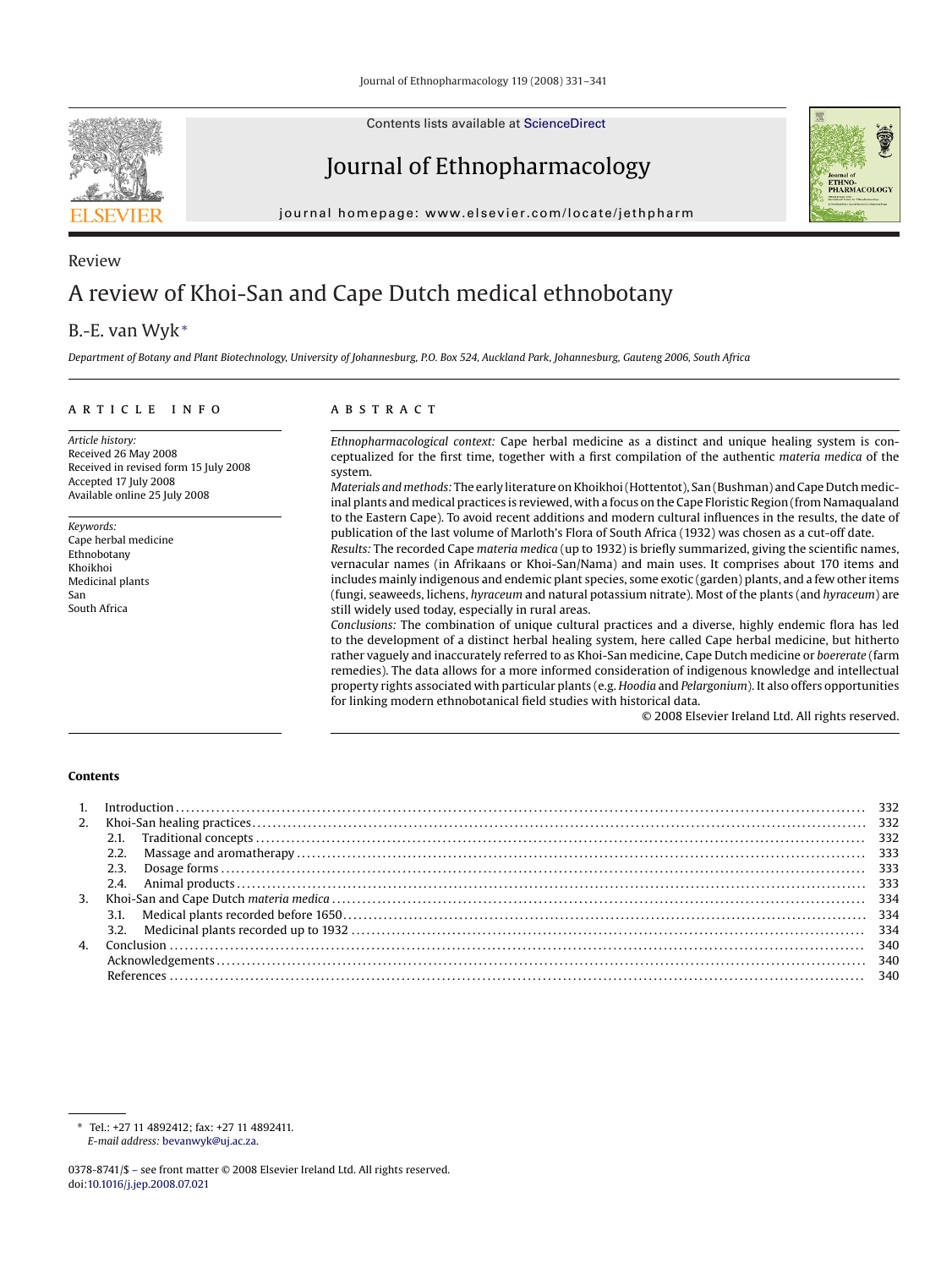#### **1. Introduction**

The Cape Floral Kingdom or Cape Floristic Region is widely recognized as one of the richest floras of the world ([Good,](#page-9-0) [1974; Goldblatt and Manning, 2000\).](#page-9-0) The relatively small area of  $90,000$  km<sup>2</sup> has a total of about  $9000$  indigenous plant species, of which almost 69% are endemic ([Goldblatt and Manning,](#page-9-0) [2000\).](#page-9-0) The region is also part of the traditional home of Khoikhoi or Khoekhoe (Hottentot) herders, and San (Bushman) hunter–gatherers [\(Shapera, 1930; Boonzaier et al., 1996\).](#page-9-0) These highly diverse cultural groups are sometimes collectively and simplistically referred to as the Khoi-San people. In the second half of the 17th century, the region became inhabited by Europeans, mainly of Dutch, German and French descent. Through geographical isolation, these people developed into a cultural group known as the Cape Dutch and later as Cape Afrikaners. The interactions between Khoi-San and Cape Dutch peoples also resulted in a distinct but poorly studied healing culture, known as Khoi-San or Cape Dutch medicine. The diverse flora of the region, with its high level of endemism, contributed greatly towards the uniqueness of the *materia medica*.

As pointed out by [Liengme \(1983\)](#page-9-0) and [Van Wyk \(2002\),](#page-10-0) the ethnobotany of the Khoikhoi people is poorly recorded. There are numerous publications on the San (Bushman) of the Kalahari ([Tobias, 1960, 1975\)](#page-10-0) but the emphasis has been on plants used for food and water ([Story, 1958, 1964\),](#page-10-0) utility items [\(Tanaka, 1978\)](#page-10-0) or hunting poisons ([Neuwinger, 1994, 1996\).](#page-9-0) Medicinal plants and their uses have remained poorly known despite recent books by [Von Koenen \(1996, 2001\)](#page-10-0) and [Van Wyk and Gericke \(2000\), b](#page-10-0)oth of which contain summaries of available information from Namibia and Botswana. Examples of other detailed studies in Namibia are those of [Malan and Owen-Smith \(1974\)](#page-9-0) for Kaokoland, [Heinz and](#page-9-0) [Maguire \(1974\)](#page-9-0) for the !Ko Bushmen, [Steyn \(1981\)](#page-10-0) on !Nharo plant utilization, and [Dentlinger \(1977\)](#page-9-0) and [Van den Eynden et al. \(1992\)](#page-10-0) for the Topnaar (!Nara) culture. A valuable list of Damara (Nama) plant names was published by [Eiseb et al. \(1991\).](#page-9-0)

In the Cape region of South Africa, the early Dutch settlers introduced some medicinal plants from Europe but started using the local plants. In this way, a unique medicinal culture developed that has been referred to as Cape Dutch medicine. Since the turn of the 19th century, the term Cape Dutch was no longer appropriate, as the Afrikaans language and culture (developed mainly from Dutch, French, German, Khoikhoi, San and Malay) became separate entities in their own right. Unfortunately, few of the original Khoikhoi and San names have survived (see later), so that the majority of Cape medicinal plants have Afrikaans (Cape Dutch) names. However, the term "Cape Dutch medicine" does not adequately reflect the Khoi-San origins of most of the remedies, so that "Cape herbal medicine" will be used in this review. It seems surprising that Cape herbal medicine is so poorly studied, considering the exceptionally rich botanical diversity and especially the high levels of endemism. Added to this biological diversity is also a rich indigenous cultural diversity that has unfortunately been equally poorly recorded.

Ethnobotanical information on the Cape flora may be gleaned from early traveller's accounts such as those of Van der Stel ([De](#page-9-0) [Wet and Pheiffer, 1979\),](#page-9-0) Thunberg [\(Forbes, 1986\)](#page-9-0) and [Burchell](#page-9-0) [\(1822–1824\), a](#page-9-0)s well as colonial Floras ([Harvey and Sonder, 1860](#page-9-0) and subsequent volumes) and later Floras [\(Marloth, 1913–1932\).](#page-9-0) These sources contain numerous references to the indigenous*materia medica* of South or southern Africa, but early books dedicated entirely to the subject of medicinal plants are limited to those of [Pappe \(1847, 1850, 1857\),](#page-9-0) [Smith \(1895\)](#page-10-0) and [Kling \(1923\). T](#page-9-0)he classic work of [Watt and Breyer-Brandwijk \(1962\)](#page-10-0) summarises most of the early literature for southern and eastern Africa. The dictionary of common names of [Smith \(1966\)](#page-10-0) is also a rich source of ethnobotanical information. The medicinal plants of the Cape region have rarely been treated as an entity on their own (see later). It should be noted that many of the Cape plants and their uses are described in books on South African herbal medicine, such as [Anonymous](#page-9-0) [\(1962\),](#page-9-0) [Watt and Breyer-Brandwijk \(1962\),](#page-10-0) [Palmer \(1985\),](#page-9-0) [Roberts](#page-9-0) [\(1990\),](#page-9-0) [Rood \(1994\),](#page-9-0) [Shearing and Van Heerden \(1994\),](#page-10-0) [Van Wyk](#page-10-0) [et al. \(1997\)](#page-10-0) and [Arnold et al. \(2002\). T](#page-9-0)he origin of the information or the place where it was recorded for the first time is hardly ever given. As pointed out by [Scott and Hewett \(2008\), s](#page-9-0)uch information may be important in the context of intellectual property rights and claimed ownership of indigenous knowledge.

This review is narrowly focussed on the Cape Floristic Region, from Namaqualand to the Eastern Cape (with parts of the adjoining Karoo) but excluding the Kalahari region and Namibia. The aim is to critically analyse and interpret published and some unpublished information on the medicinal plants of Khoikhoi, San and Cape Dutch origin. In order to exclude recent influences that may have distorted the historical authenticity of the *materia medica*, the publication of the last volume of the Flora of South Africa by [Marloth \(1932\)](#page-9-0) was chosen as a cut-off date. Marloth was a trained pharmacist with an interest in the medicinal uses of South African plants, so that his books contain several original anecdotes. The aim was therefore to contribute towards conceptualising Cape herbal medicine as a distinct healing system and to provide an historically accurate synthesis of medicinal plants (with their vernacular names), so that modern ethnobotanical field studies can be linked to historical data.

### **2. Khoi-San healing practices**

#### *2.1. Traditional concepts*

Information on the traditional practices of the indigenous Cape people is fragmentary and scattered in the old literature—mainly in the accounts of early explorers and travellers such as [Sparrman](#page-10-0) [\(1785\),](#page-10-0) [Paterson \(1789\)](#page-9-0) and [Lichtenstein \(1812–1815\).](#page-9-0) Some of them contain interesting observations on medicinal practices that were collated by [Shapera \(1930\)](#page-9-0) but there are few accurate details of plants and their uses. A systematic scrutiny of the old literature may yield useful additional information. [Laidler \(1928\)](#page-9-0) and [Archer](#page-9-0) [\(1990\)](#page-9-0) observed Nama traditional medicine over a period of several years and provided valuable insights, some of which agree with my own observations.

Three main categories of healers may be distinguished, namely the diviner or !*gai aup* ([Laidler, 1928; !](#page-9-0) denotes the palato-alveolar click) who treats serious ailments, the herbalist or *bossiedokter* who treats minor and chronic ailments and the poison or snake doctor, who specializes in the treatment of snake bites. Diviners are still encountered in remote regions of the Kalahari and are often female. In many parts of the Cape, the herbalist is still referred to as the *bossiedokter* (a doctor that uses herbs or small bushes – "bossies" – to heal). Although many people have a sound knowledge of herbs and use them regularly, the term *bossiedokter* is a designation of honour, reserved for highly skilled and experienced herbalists.

Snake bite was traditionally one of the major threats to human life in the Cape region, mainly as a result of the high density of occurrence of the Cape cobra or *geelslang* (*Naja nivea*) and the puff adder or *pofadder* (*Bitis arietans*). A large part of the plant lore revolved around snake bite remedies but many of them have become obscure in modern times. Snake doctors daily ingested small doses of snake poison to make them immune against snake bite and perhaps to symbolically gain power over the snake. The treatment of snake or scorpion bites involved scarification of the wound and the application of specific plants, both topically as poultice and orally as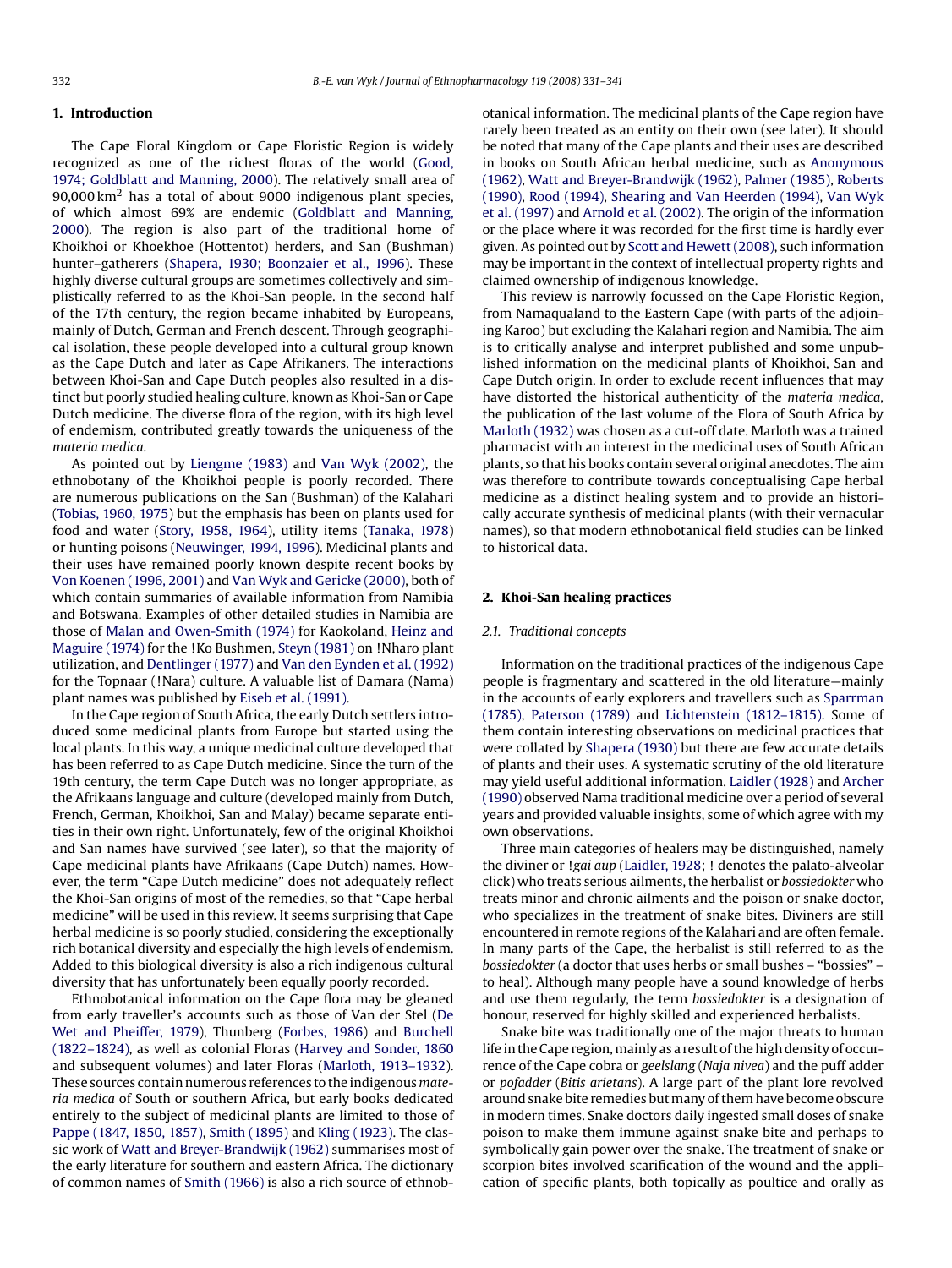infusion or decoction [\(Smith, 1895; Laidler, 1928\).](#page-10-0) In addition to herbs such as *dagga* or *wilde dagga*—*Leonotis leonurus* (L.) R.Br., the crushed snake head or scorpion were also applied to the bite.

In Khoi-San tradition, much is made of differences in the medical treatment of men and women. [Laidler \(1928\)](#page-9-0) mentions this fact but gives no details.My observations have shown that plants (especially aromatic plants) were often classified in the San culture as either male or female. There are strong beliefs relating to the inappropriate use of plants—for example, the use of a "female plant" by a man may result in impotence or sterility. Leaf powders (*buchu*) that are mixed with fat and used as ointments are often classified as male or female. This interesting aspect is poorly recorded and deserves further study.

#### *2.2. Massage and aromatherapy*

In traditional Khoi-San healing, massage and touch therapy played an important role. Details of Nama practices were recorded by [Laidler \(1928\).](#page-9-0) San touch therapy may have been experienced first hand by those who had the opportunity to witness a traditional San "trance dance" or *kia* ritual ([Dobkin de Rios, 1986; Winkelman](#page-9-0) [and Dobkin de Rios, 1989\).](#page-9-0) Massage (Nama: !*kouroe*) took different forms [\(Laidler, 1928\).](#page-9-0) Fat was rubbed into an area where pain was felt and the diviner may have passed his or her hands over the spot (to add magic to the medicine). The stomach was massaged by rolling movements of the hand in cases of amenorrhoea or infertility. !*Kouroe* also took the form of punching and kneading when pains or sprains were attended to. Another method (!*koo*) used the hand to gently transfer heat from the fire onto an affected part of the body.

Aromatherapy appears to be a characteristic feature of the San culture. It is claimed by [Smith \(1966\)](#page-10-0) that the Khoi referred to the *San* or *Sanqua* (*Sonqua*) as the "men or people (*qua*) who anointed their bodies with bushes (*son*, *san*)", because of their habit of massaging with powdered aromatic bushes mixed with sheep fat. This habit was witnessed by my father in the Calvinia district (farm Klipwerf), at a time (ca. 1935) when there were still semi-nomadic San who regularly came around for meat and fat leftovers from the communal cooking shed. The name *Son* (plural *San*) referred to one of the preferred plants, *Pteronia onobromoides* DC., the powdered leaves of which were carried in a special tortoise shell container. The name *Sonqua* therefore directly translates to "bossieman", which became *boesman* and bushman. "Bossies" (small shrubs) are an integral part of the culture, ideom and language of the Karoo and Renosterveld regions, where this life form is dominant in the vegetation.

#### *2.3. Dosage forms*

Dosage forms that have been accurately recorded include masticatories, infusions (in water), decoctions (in water or often in milk), tinctures, poultices and snuffs. The three best-known masticatories are *kanna* or *kougoed* (*Mesembryanthemum tortuosum* L. and related species), *bosjesmansthee* [*Catha edulis* (Vahl.) Endl.] ([Pappe, 1847\)](#page-9-0) and *ghaap* (*Hoodia* species and various other succulent stapeliads). I first witnessed (in the Calvinia district in 1968) the eating of "ghaap" to suppress hunger. The earliest explicit record of "ghaap" being eaten to suppress hunger is that of [Marloth \(1932\). I](#page-9-0)n his discussion of *Hoodia pilifera* (L.f.) Plowes, [Marloth \(1932, p. 94\)](#page-9-0) states: "This is the real *ghaap* of the natives, who use it as a substitute for food and water when both are scarce. The sweet sap reminds one of liquorice and, when on one occasion thirst compelled me to follow the example of my Hottentot guide, it saved further suffering and removed the pangs of hunger so efficiently that I could not eat anything for a day after having reached the camp." The use of milk to prepare decoctions of red (tannin-rich) tuberous roots [*Pelargonium antidysentericum* (Eckl. & Zeyh.) Kostel.] is also of special interest, as the interaction between the tannins in the roots and the milk proteins undoubtedly alters the physical and chemical properties of the medicine when compared to using only water. [Detailed ethnobotanical data on *Pelargonium sidoides* and other species are presented elsewhere in this issue.] Mother's milk or saliva was commonly employed for medicine given to infants. Selfmedication by taking an infusion (tea, *tee*) of a wide range of plants is still popular in rural areas. In an interview in 1994, the legendary "Lappiesman" (Jan Schoeman) of the Prince Albert district in the Karoo (depicted in [Oberholzer, 2002\)](#page-9-0) ascribed his exceptional fitness at an advanced age to a daily (early morning) cup of *litjiestee* made from *Viscum capense* L.f. Tinctures appear to be a more recent (Cape Dutch) introduction, as only low-alcohol beverages (*karrie* or honey beer) were traditionally available. Brandy (*brandewyn*) and other forms of distilled alcohol (*witblits*) were readily available at the Cape, especially in wine-producing districts [\(Dykman, 1908;](#page-9-0) [Cillié, 1992\).](#page-9-0) Poultices are still popular, not only to treat wounds, burns and other skin ailments but also to alleviate headache and localized pain. [Laidler \(1928\)](#page-9-0) and [Archer \(1990\)](#page-9-0) mention the use of snuffs and the principle that sneezing is thought to "expel" the disease or ailment. Dried and powdered root of *Gomphocarpus cancellatus* (Burm.f.) Bruyns is one such medicinal snuff for treating influenza ([Archer, 1990\)](#page-9-0) and may be the same plant (or a relative) of the *witvergeet* (*witte vergeit*) of [Laidler \(1928\). F](#page-9-0)ew accurate details of the use of snuffs have been recorded. A comprehensive account of the traditional concepts of diseases and their treatments are beyond the scope of this review. In some of the early documents ([Smith, 1895; Dykman, 1908; Kling, 1923\)](#page-10-0) ailments were used as the main categories for arranging the medicinal plants species that were recorded. An interesting insight into common ailments and therapies of the Nama people is provided by [Laidler \(1928\).](#page-9-0)

#### *2.4. Animal products*

During observations of the Nama culture over a period of 4 years, [Laidler \(1928\)](#page-9-0) recorded the medicinal use of dried porcupine (*Hystrix africaeaustralis*) stomach (with its content), dried jackal kidney, hyena dung, dried lizard, cancer beetle, burnt ostrich egg (mixed with fat) and rock rabbit (*Procavia capensis*) urine (*hyraceum*). Some of these remedies are still used—[Archer \(1990\)](#page-9-0) noted that animal fat, rock salts, livers of animals and the stomach content of porcupine were used in Namaqualand (Leliefontein and the Richtersveld) to "improve the potency of the medicines".

[Pappe \(1847\)](#page-9-0) coined the term *hyraceum* for a popular Cape remedy usually referred to by the crude Afrikaans name *dassiepis* (rock rabbit urine). Typical for the rock hyrax or rock rabbit is its highly concentrated urine (an adaptation to survive in arid regions) that is deposited in localized sites in rock crevices. The animal is also able to survive on aromatic and resinous plant materials, so that the concretion of the urine (a blackish, tar-like substance) has a strong, aromatic and musky smell. Hyraceum may become fossilized with age and is chemically complex and variable [\(Olsen](#page-9-0) [et al., 2008\).](#page-9-0) [Laidler \(1928\)](#page-9-0) recorded the Nama names //*am uru* or /*gaous* (// = lateral click, / = dental click) and the Afrikaans name *swart bo meester* (big black master). The product may gradually be converted (through the action of rain and air) into white potassium nitrate, which is called *bo meester* (grand big master) or *klipsweet* (rock sweat). The term *klipsweet* is also used for the excretions of midgets that are gathered from rocks (for medicinal use). Potassium nitrate (saltpeter) has been used in European traditional medicine as a diuretic, antipyretic and asthma medicine ([Burger andWachter,](#page-9-0) [1998\).](#page-9-0) *Hyraceum* is used as an antispasmodic for stiffness in the back, back pain, stomach pain, hysteria, epilepsy and all nervous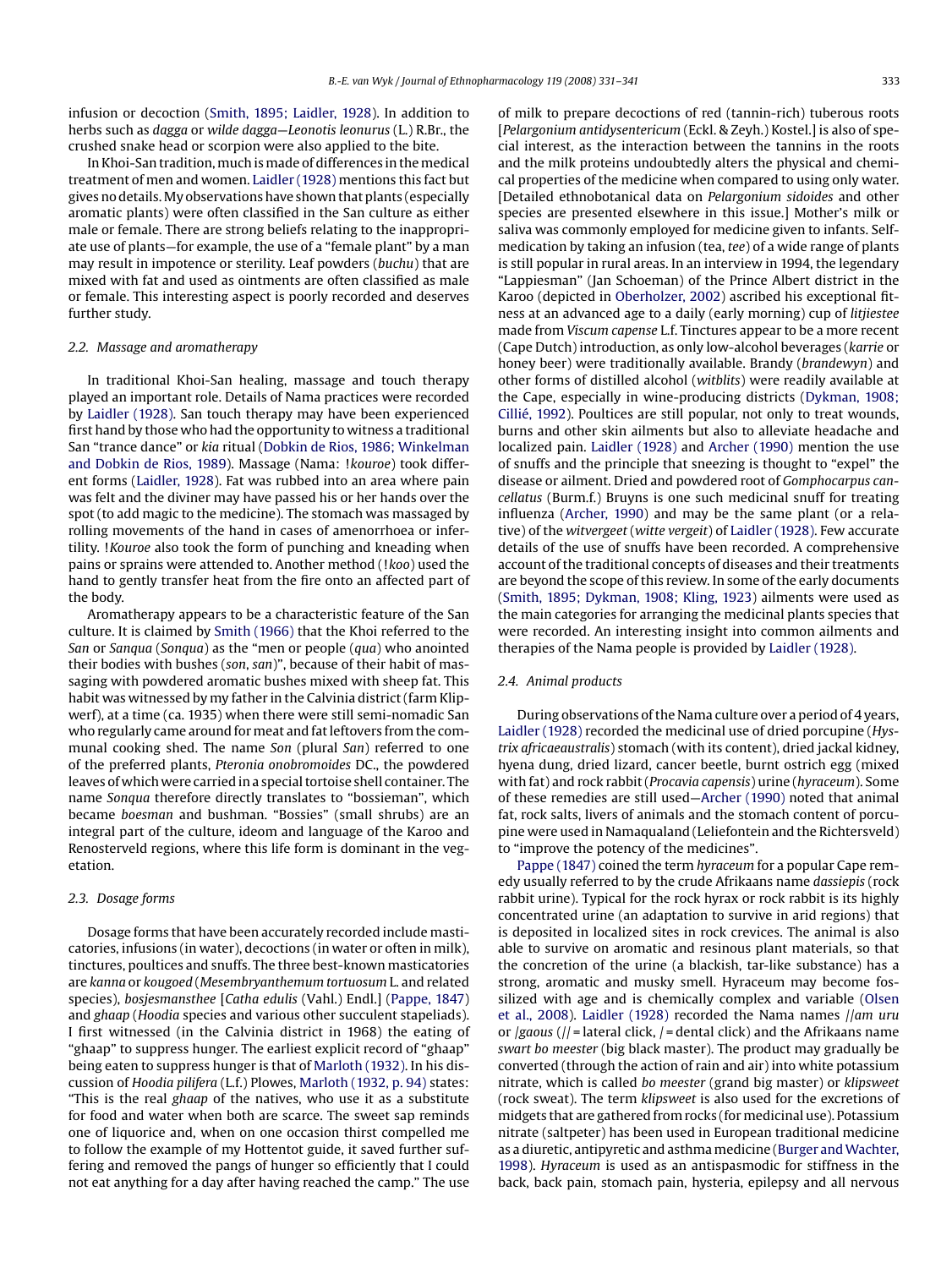conditions ([Pappe, 1847; Dykman, 1908; Kling, 1923; Laidler, 1928\).](#page-9-0) It is interesting to note that some samples have shown GABAbenzodiazepine receptor activity ([Olsen et al., 2008\).](#page-9-0) Decoctions and infusions are taken orally as an antidote for any type of poisoning and the product is rubbed into scarified snake bites and scorpion stings. As a tea, it is used to treat women's ailments but large doses are said to result in abortion [\(Laidler, 1928\).](#page-9-0)

#### **3. Khoi-San and Cape Dutch** *materia medica*

#### *3.1. Medical plants recorded before 1650*

Archaeological records of plants in the form of rock paintings and engravings are quite rare, as people and animals are the dominants themes of almost all early art work. However, eight species have been recorded: *Harpagophytum procumbens* (Burch.) DC. ex Meisn., *Stapelia grandiflora* Masson, *Acacia tortilis* (Forssk.) Hayne, *Searsia lancea* (L.f.) L.A.Barkley (syn. *Rhus lancea* L.f.), *Massonia jasminiflora* Burch. ex Baker, *Boophone disticha* (L.f.) Herb ([Wilman, 1968\)](#page-10-0) as well as *Aloe ferox* Mill. and *Aloe broomii* Schönland [\(Reynolds, 1950\).](#page-9-0) The cultural importance and medicinal value of these plants are still evident today. Most of them (including *Harpagophytum procumbens*) are important medicinal plants but they are not part of the Cape healing culture (see [Table 1\)](#page-4-0) and are therefore not discussed in detail here. *Boophone disticha* is a hallucinogenic plant of special interest in Khoi-San ethnomedicine and appears to symbolise eternal life. *Boophone* alkaloids demonstrate serotonin activity ([Sandager et al., 2005\).](#page-9-0) Personal observations in the Kalahari Desert strongly suggest that *Boophone disticha* is of importance in the trance dance or *kia* healing ritual, even though it is not mentioned in the literature on this subject ([Dobkin de Rios,](#page-9-0) [1986; Winkelman and Dobkin de Rios, 1989\).](#page-9-0) This plant deserves further study, as it is now known to be of importance in Khoi mummification. The discovery in the Kouga/Baviaanskloof area of a Khoi-Sanmummy (of aman) is of special interest [\(Binneman, 1999\).](#page-9-0) The body was mummified with *Boophone disticha* bulb scales and was buried nearly 2000 (1930  $\pm$  20) years ago.

*Aloe ferox* and *Aloe broomii* are depicted in San rock paintings ([Reynolds, 1950\),](#page-9-0) with human figures holding the plants. The yellow leaf juice of both these species contains anthraquinone glycosides with a purgative action. The dried latex of *Aloe ferox* (known commercially as "Cape aloes") has a long history of use in the Gouritz River area of the Cape and has been an item of export to Europe since 1761 ([Sparrman, 1785;](#page-10-0) [Marloth, 1915;](#page-9-0) [Kruger and](#page-9-0) [Beyers, 1977; Robertson, 1979; Forbes, 1986\).](#page-9-0) The rock paintings leave no doubt that *Aloe ferox* and *Aloe broomii* were important plants in the San culture.

Another approach to identifying the plant species used by early Khoi-San people in the Cape is to study plant remains from archaeological excavations and cave deposits. Analyses of plant remains, often dominated by geophytes such as *Watsonia* and *Hypoxis* species, are available for Scott's Cave [\(Wells, 1965\),](#page-10-0) De Hangen [\(Parkington and Poggenpoel, 1971\)](#page-9-0) and Melkhoutboom Cave [\(Deacon, 1976\).](#page-9-0) These studies may contribute towards a better understanding of plant use patterns in general.

#### *3.2. Medicinal plants recorded up to 1932*

The emphasis of this review is on herbal remedies of the Cape (i.e., the Cape fynbos area and adjacent Karoo regions) that have been accurately recorded up to 1932. One of the major problems in interpreting the fragmented early records is the fact that vernacular names are given in the Khoi language or mostly in Afrikaans, or a mixture of the two.

Important contributions were made by botanical explorers during the Dutch era ([Scott and Hewett, 2008\),](#page-9-0) notably the Swedish botanist, C.P. Thunberg. The first detailed account of Cape herbal medicine was published by [Pappe \(1847, 1850, 1857\). O](#page-9-0)ther important sources of information are [Smith \(1888, 1895\),](#page-10-0) [Dykman \(1891,](#page-9-0) [1908\),](#page-9-0) [Marloth \(1913–1932\),](#page-9-0) [Kling \(1923\)](#page-9-0) and [Laidler \(1928\).](#page-9-0) [Pappe](#page-9-0) [\(1847\)](#page-9-0) was the first to give an extensive list of "Cape Dutch" plant uses, mainly focussed on the immediate surrounds of Cape Town. The information in [Dykman \(1891, 1908\)](#page-9-0) is of special interest, as it represents a compilation of Cape farm remedies (*boererate*) collected as recipes from (now obscure) popular literature and unpublished anecdotes over a period of many years. Herbs were mostly used inmixtures and all plant names were given in Afrikaans only. It is important to note the high incidence of plant combinations in the recommended treatments of [Dykman \(1908\). S](#page-9-0)uch mixtures, with their potential value to produce additive or even synergistic effects [\(Viljoen et al., 2003\),](#page-10-0) have hardly received any scientific attention until recently. [Kling \(1923\)](#page-9-0) was based in the town of Tulbagh, so his review (also in Afrikaans) is restricted to Cape plants. The various Flora volumes of [Marloth \(1913–1932\)](#page-9-0) are more accessible (in English) and have a much wider coverage, both geographically and taxonomically. [Laidler \(1928\)](#page-9-0) gives important insights into traditional medicine in Namaqualand but several of the plants were not accurately identified. The work of [Archer](#page-9-0) [\(1990, 1994\)](#page-9-0) also made an important contribution for Namaqualand. Additional information exists for the Nieuwoudtville area and the Clanwilliam–Citrusdal districts ([Metelerkamp and Sealy, 1983;](#page-9-0) Van Wyk et al., unpublished). For the area known as the Little Karoo (*Kannaland*), valuable information has been collected by the Kleinplasie Farm Museum at Worcester [\(Cillié, 1992; Vergoes Houwens,](#page-9-0) [undated; Wileman, undated\) a](#page-9-0)nd the Montagu Museum ([Montagu](#page-9-0) [Museum, 1998\).](#page-9-0) Medicinal plant uses in the Karoo are mentioned by [Shearing and Van Heerden \(1994\).](#page-10-0) [Thring and Weitz \(2006\)](#page-10-0) made an important contribution for the Bredasdorp/Elim region, known as the Southern Overberg. [Smith \(1888, 1895\)](#page-10-0) provided a scientifically accurate review of plant uses in the Grahamstown region of the Eastern Cape Province, which is supplemented by the recent review of [Matsiliza and Barker \(2001\). S](#page-9-0)ince [Smith \(1895\)](#page-10-0) usually distinguished between Khoikhoi and Xhosa (Nguni) plant uses, it was possible to restrict the entries in [Table 1](#page-4-0) to the former. A recent survey of medicinal plant use in the Murraysburg and Graaff–Reinet districts of the eastern Karoo [\(Van Wyk et al., 2008\) h](#page-10-0)as also helped to interpret the information given by [Smith \(1895\).](#page-10-0)

A total of about 170 plant species has been recorded from the Cape region up to 1932 [\(Table 1\).](#page-4-0) [Table 1](#page-4-0) gives the currently accepted scientific names (following [Germishuizen and Meyer,](#page-9-0) [2003\),](#page-9-0) as well as the original vernacular names in Afrikaans and/or Khoi/Nama. For older synonyms, [Germishuizen and Meyer](#page-9-0) [\(2003\)](#page-9-0) should be consulted, while [Smith \(1966\)](#page-10-0) and [Powrie](#page-9-0) [\(2004\)](#page-9-0) are useful sources of information on vernacular names. The information in [Table 1](#page-4-0) is of value in comparing current plant use patterns in the Cape region with the historical record. The following five broad and partly overlapping categories of species can be distinguished in [Table 1](#page-4-0) (these are indicated in square brackets in column 1), namely 1, Cape-endemic plants that are still in everyday use by rural communities in the Cape region; 2, South African plants with a wide distribution that are also traditionally used in the Sotho and Nguni cultures. These include *Aloe ferox*, *Artemisia afra*, *Boophone disticha*, *Bulbine* species, *Dodonaea angustifolia*, *Euclea* species, *Gunnera perpensa*, *Helichrysum* species, *Leonotis leonurus*, *Pelargonium sidoides*, *Sansevieria aethiopica*, *Sutherlandia frutescens*, *Teucrium* species, *Withania somniferum* and *Xysmalobium undulatium*; 3, species of commercial importance or that are currently under development as new products. These include *Agathosma betulina*, *Agathosma crenulata*,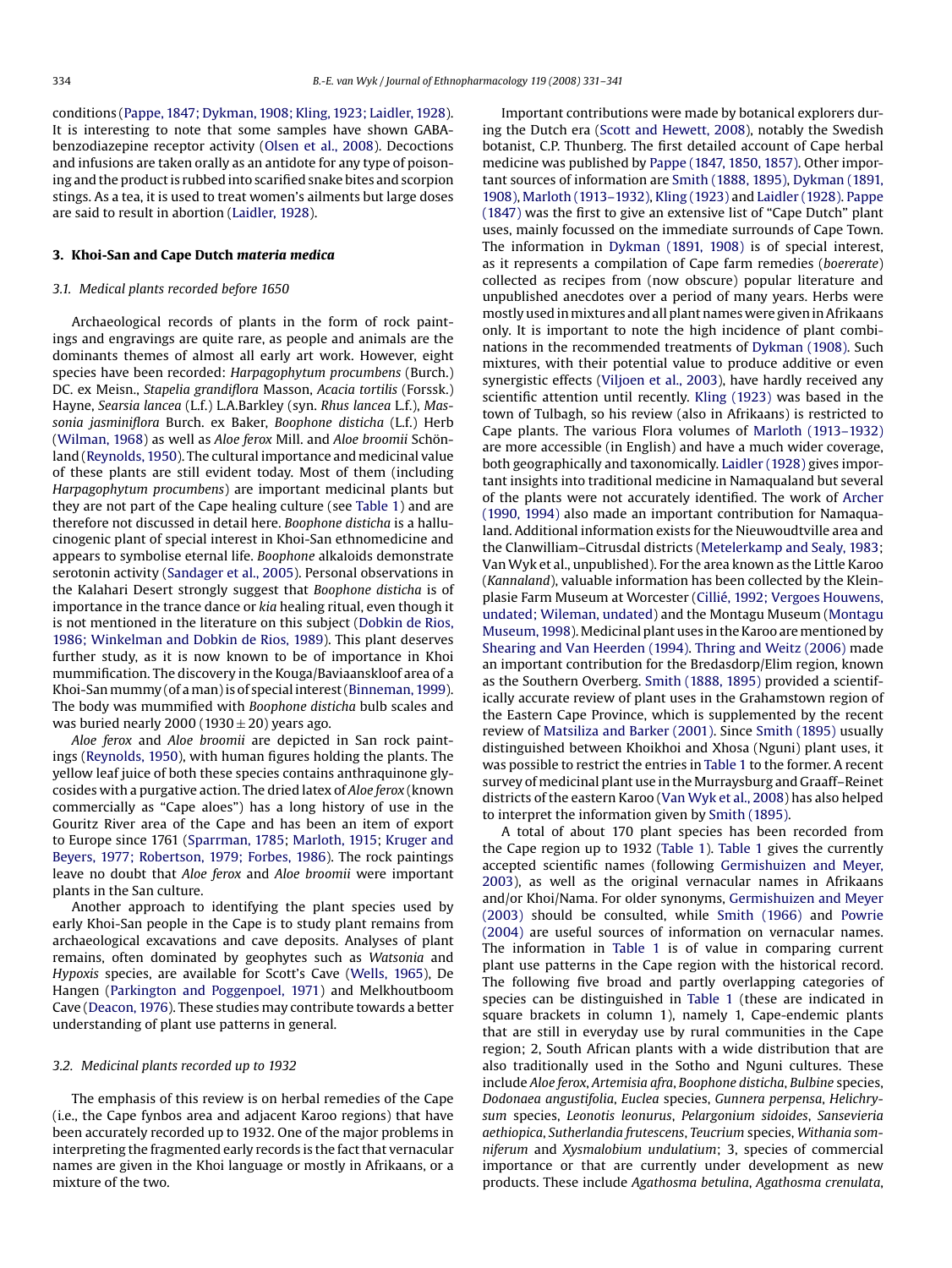### *B.-E. van Wyk / Journal of Ethnopharmacology 119 (2008) 331–341* 335

#### <span id="page-4-0"></span>**Table 1**

Khoi-San and Cape Dutch *materia medica* (as recorded in literature up to 1932), with traditional uses and key sources of information

| Species (those still commonly used in<br>the Cape in bold); *indigenous but not<br>Cape; **exotic species [use category] | Common names (Khoi/Nama<br>names underlined)                           | Main uses (original references should be<br>consulted for more accurate and exact<br>descriptions of uses and dosage forms)                                                                              | References                  |
|--------------------------------------------------------------------------------------------------------------------------|------------------------------------------------------------------------|----------------------------------------------------------------------------------------------------------------------------------------------------------------------------------------------------------|-----------------------------|
| Acacia karoo Hayne [2]                                                                                                   | doringboom                                                             | Gum (Cape gum, heyra); emulcent, salve;<br>bark for diarrhoea and dysentery                                                                                                                              | $P1-3; D; K; L$             |
| Adiantum aethiopicum L. [4]<br><b>Agathosma betulina</b> (P.J. Bergius)<br>Pillans $[1, 3]$                              | vrouwehaar<br>boegoe, buchu. letulina, bookoo                          | Herb; cough, respiratory ailments<br>Leaves; kidney and bladder ailments;<br>diuretic, tonic; leaves in vinegar for                                                                                      | T<br>B3; P1-3; D; K; L      |
|                                                                                                                          |                                                                        | wounds, sprains and contusions                                                                                                                                                                           |                             |
| <b>Agathosma crenulata</b> (L.) Pillans [1, 3]                                                                           | boegoe, buchu.                                                         | As above                                                                                                                                                                                                 | As above                    |
| **Allium cepa L. [5]                                                                                                     | ui                                                                     | Bulb; as warm poultices (uiepap);                                                                                                                                                                        | D: K                        |
| ** <b>Allium sativum</b> L. [5]                                                                                          | knoffel                                                                | glandular swellings<br>Bulb; nausea, sores, cough, fever                                                                                                                                                 | D                           |
| Aloe africana Mill. [4]                                                                                                  | aalwyn                                                                 | Juice taken as laxative                                                                                                                                                                                  | $P1 - 3$                    |
| <b>Aloe ferox</b> Mill. [2, 5]                                                                                           | aalwyn, bitteraalwyn                                                   | Juice taken as laxative                                                                                                                                                                                  | P1-3; S; K; L; M2           |
| Aloe plicatilis (L.) Mill. [4]                                                                                           | aalwyn                                                                 | Juice taken as laxative                                                                                                                                                                                  | $P1-3$                      |
| Aloe variegata L. [4]<br>Annesorhiza species [4]                                                                         | kanniedood<br>anyswortel                                               | Fresh leaf; whitlow<br>Root tincture; flatulence                                                                                                                                                         | D<br>K                      |
| Arctopus echinatus L., Arctopus<br><b>monacanthus</b> Carmichael ex Sond. [1]                                            | sieketroos(t), platdoring                                              | Tuberous root; demulcent, diuretic;<br>syphilis (mixed with rabas), gonorrhoea;                                                                                                                          | T; B4, P1-3; D; K; M1       |
| <b>Artemisia afra</b> Jacq. ex Willd. [2]                                                                                | wildeals, wilde-als, als, alsem                                        | general medicine; blood purifier<br>Leaves; tonic, antispasmodic, anthelmintic;<br>various uses; colds, influenza, cough, fever;                                                                         | $P1-3$ ; S; D; K            |
|                                                                                                                          |                                                                        | eye drops                                                                                                                                                                                                |                             |
| **Artemisia absinthium L. [5]<br>Asclepias crispa P.J.Bergius [2]                                                        | groenamara<br>bitterhout(jie), bitterwortel                            | Leaf; stomach ailments<br>Root; diuretic, stomach pain                                                                                                                                                   | D<br>$T; P1-3; S; K; L$     |
| Aspalathus cordata (L.) R.Dahlgren [4]<br>Aspalathus linearis (Burm.f.)                                                  | stekeltee<br>rooibostee, bossietee                                     | Leaf infusions; asthma; diuretic<br>Leaf infusions; general health tea                                                                                                                                   | $P1-3; K$<br>M <sub>3</sub> |
| R.Dahlgren [1,3]<br>Asparagus laricinus Burch., Asparagus<br>stipulaceus Lam., Asparagus retrofractus                    | katdoring(wortels), t'nuance                                           | Roots as diuretic and to treat tuberculosis                                                                                                                                                              | $P2-3$ ; D; K; L            |
| L. [2]                                                                                                                   |                                                                        |                                                                                                                                                                                                          |                             |
| <b>Athanasia cuneifolia</b> Lam. [1]<br><b>Ballota africana</b> L. [1]                                                   | ghwarrieson, kwarison<br>kattekruie                                    | Herb; tintures or infusions for a weak heart<br>Leaf infusions used for colds, fever,                                                                                                                    | D<br>$P2-3; D; K; L$        |
| Berkeya sp. [4]                                                                                                          | graweelwortel                                                          | measles, influenza<br>Bruised root as tincture; diuretic, gravel                                                                                                                                         | $P1-3; K$                   |
| Berula erecta (Huds.) Coville subsp.<br>thunbergii (DC.) B.L.Burtt [4]                                                   | tandpynwortel, tandpynbossie                                           | Root (rhizome) held in mouth or chewed<br>for toothache                                                                                                                                                  | $P2-3; K$                   |
| <b>Boophone disticha</b> (L.f.) Herb. [2]                                                                                | gifbol                                                                 | Bulb scales; skin diseases                                                                                                                                                                               | B3; K                       |
| Brachylaena elliptica (Thunb.) DC. [4]                                                                                   | bitterblaar, (-blare)                                                  | Leaf decoctions gargled for sore throat;<br>diabetes                                                                                                                                                     | S; K; W2                    |
| <b>Bulbine alooides</b> (L.) Willd. [2]<br><b>Bulbine asphodeloides</b> (L.) Willd. [2]                                  | rooiwortel<br>wildekopieva                                             | Tuber; used as "blood purifier"; lumbago<br>Rhizome and roots; scrofula; juice used as                                                                                                                   | S<br>S                      |
| <b>Bulbine frutescens</b> (L.) Willd. and other                                                                          | wildekopieva, geelkatstert                                             | styptic<br>Rhizome and roots; scrofula; juice used as                                                                                                                                                    | S                           |
| Bulbine species [2, 3]<br><b>Bulbine latifolia</b> (L.f.) Roem. & Schult.                                                | rooiwortel                                                             | styptic<br>Tuber; used as "blood purifier"; lumbago                                                                                                                                                      | S                           |
| $[2]$<br>**Cannabis sativa L. [5]                                                                                        |                                                                        |                                                                                                                                                                                                          | D                           |
| Carpobrotus edulis L.Bolus [1]                                                                                           | makdagga, rookdagga, dagga<br>suurvy, ghaukum, vyerank,<br>nautsi amma | Smoke after a stroke<br>Leaf juice gargled for diphtheria, sore<br>throat, mouth infections, excessive<br>salivation; swallowed (dysentery); burns<br>and scalds; delayed labour, retained<br>afterbirth | $T; P1-3; D; K; L$          |
| Carpobrotus acinaciformis (L.) L.Bolus<br>$[1]$                                                                          | perdevy                                                                | As above                                                                                                                                                                                                 | $P1-3$                      |
| Cassine peragua L. [4]                                                                                                   | saffraan                                                               | Bark; snake bite                                                                                                                                                                                         | W1                          |
| Cassytha ciliolata Nees [4]                                                                                              | nooienshaar, vrouehaar                                                 | Hair wash, scald head (said to promote hair<br>growth)                                                                                                                                                   | $P1 - 3$                    |
| Catha edulis (Vahl.) Endl. [2]<br>**Centaurea benedicta (L.) L. [5],<br>**Cirsium vulgare (Savi) Ten. [4, 5]             | bosjesmansthee<br>karmedik                                             | Leaf, chewed or taken as tea; cough, asthma<br>Herb; tinctures as bitter tonic, stomachic;<br>cough and hoarseness; treatment of<br>internal cancers                                                     | $P1-3$<br>D                 |
| Centella asiatica (L.) Urb. [2]                                                                                          | varkoortjies, waternael                                                | Herb; topical to treat wounds and sores<br>(leprosy)                                                                                                                                                     | $P1-3; K$                   |
| Centella glabrata L. [4]                                                                                                 | persiegras, persgras                                                   | Roots and stalks; treament of chronic<br>diarrhoea and dysentery; diaphoretic                                                                                                                            | $P1-3; K$                   |
| Chamarea capensis (Thunb.) Eckl &<br>Zeyh. [4]                                                                           | <i>chamare</i> (see also gli)                                          | Root; carminative                                                                                                                                                                                        | V                           |
| Chenopodium ambrosioides L. [2]<br>Chironia baccifera L. [1]                                                             | hondepisbossie<br>bitterbos, (-blare), aambeibos                       | Vermifuge; leaf juice for stomach acid<br>Leaves, stems and fruits; used post-partum<br>to expel a retained placenta; traditional<br>Khoi medicine                                                       | $P2-3; K$<br>K; L           |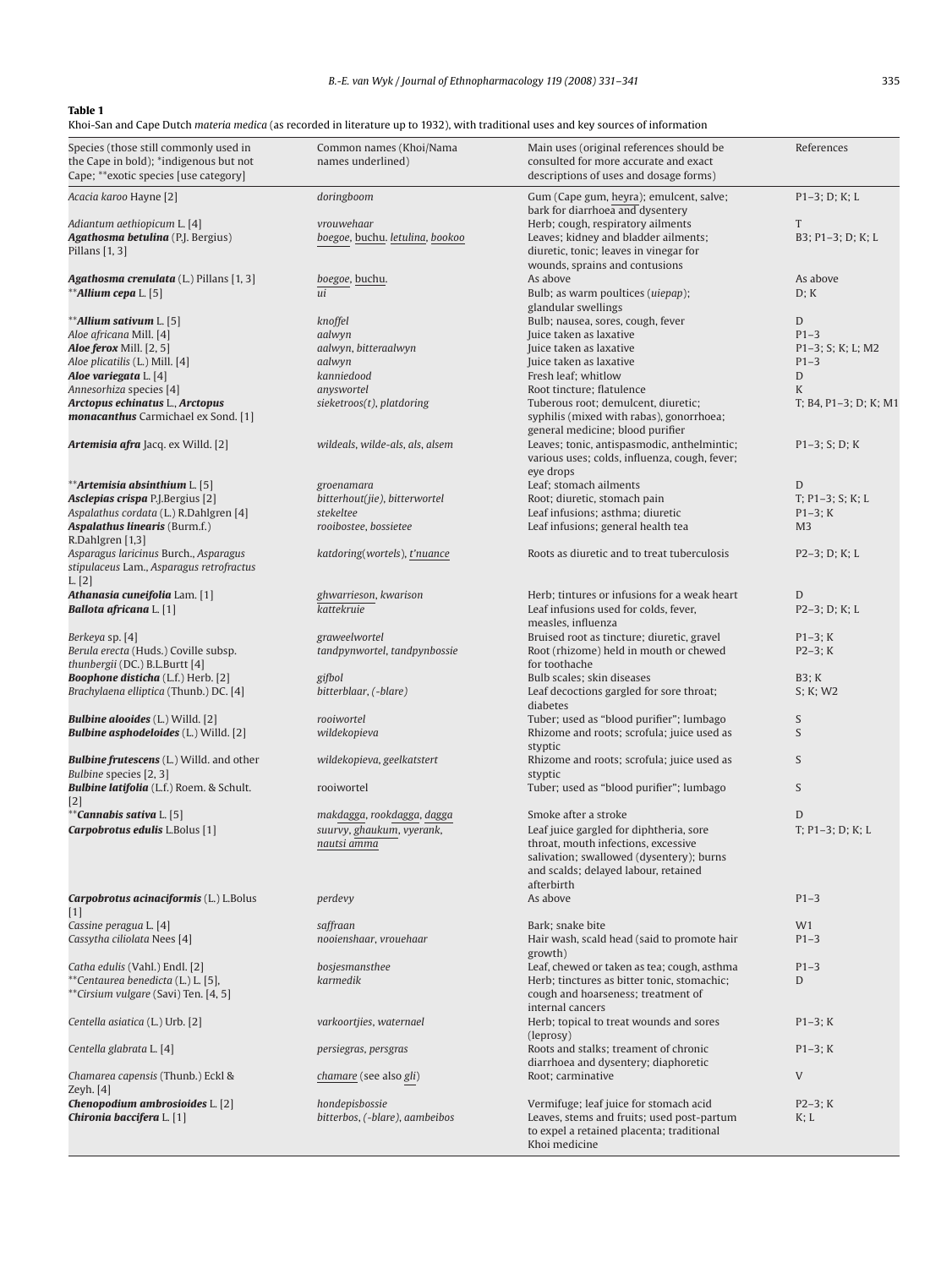| 1Species (those still commonly used in<br>the Cape in bold); *indigenous but not<br>Cape; **exotic species [use category] | Common names 2(Khoi/Nama<br>names underlined) | Main uses (original references should be<br>consulted for more accurate and exact<br>descriptions of uses and dosage forms)     | References       |
|---------------------------------------------------------------------------------------------------------------------------|-----------------------------------------------|---------------------------------------------------------------------------------------------------------------------------------|------------------|
| Cissampelos capensis L.f. [1]                                                                                             | dawidjies (see dawidjiewortel)                | Root, rhizome; emetic, purgative; tincture<br>for dysentery, syphilis; snake bite (leaf                                         | $P1-3; D; M1; S$ |
| <i>*Citrullus lanatus</i> (Thunb.) Matsum. &<br>Nakai [2]                                                                 | wildewaatlemoen, ramanas                      | paste, root decoction)<br>Fresh fruit flesh (bitter) used as purgative<br>and diuretic in dropsy                                | $P1-3; D; K$     |
| Cliffortia illicifolia L. [4]                                                                                             | doringtee, rysbos                             | Herb; emmolient; expectorant in coughs                                                                                          | $P1-3$           |
| Cliffortia odorata L.f. [4]                                                                                               | wildewingerd                                  | Tips (toppe); strong infusion for                                                                                               | D; K             |
|                                                                                                                           |                                               | haemorrhoids, amenorrhoea                                                                                                       |                  |
| <b>Conyza scabrida</b> DC. [syn. Conyza<br>ivaefolia (L.) Less.] [2]                                                      | oondbos, oondbesembos                         | Herb; infusions for stomach, chest, heart.<br>Influenza (1918); topical (steaming) for<br>women's ailments                      | S                |
| Cotula villosa DC. [4]                                                                                                    | kamso, t'kamso                                | Herb; rheumatism, scalds, cutaneous<br>eruptions                                                                                | $P1-3; K$        |
| <b>Cotyledon orbiculata</b> L. [2]                                                                                        | plakkie, varkoor kout(e)rie(bos)              | Fresh leaves applied to remove warts;<br>gargle for sore throat; treatment of                                                   | $P1-3; S; K$     |
| Crassula ovata (Mill.) Druce [4]                                                                                          | karkay, t'karkai, karkey                      | epilepsy; warm leaf juice (earache)<br>Fresh leaves boiled in milk to treat<br>diarrhoea                                        | $P1-3; K$        |
| Crassula tetragona L. [4]                                                                                                 | As above                                      | Fresh leaves boiled in milk to treat<br>diarrhoea                                                                               | $P1-3; K$        |
| Crassula ericoides Harv. [4]                                                                                              | karkai                                        | Herb; fever                                                                                                                     | $P1-3; K$        |
| Crassula muscosa L. [4]                                                                                                   | klein koorsbos                                | Herb; decoction for fever (diaphoretic)                                                                                         | L                |
| Crassula species [4]                                                                                                      | Nor recorded                                  | Leaf; dysentery                                                                                                                 | <b>B1</b>        |
| Cyclopia genistoides (L.) R.Br. [1, 3]                                                                                    | heuningbos(tee), heuningtee                   | Expectorant, restorative, treatment of<br>"consumption"                                                                         | $P1-3$ ; M3; K   |
| Cynodon dactylon (L.) Pers. [4]                                                                                           | kweekgras, garre, gari(e)s                    | Rhizomes; decoctions for coughs; mixed<br>with fat and rubbed in for gout                                                       | D; L             |
| <b><i>**Datura species</i></b> [5]                                                                                        | olieboom, stinkblare                          | Wilted leaves as hot poultice; powdered<br>leaf (with potassium nitrate) as asthma                                              | K                |
| <b>Dicoma capensis</b> Less. [1]                                                                                          | karmedik (2), wilde karmedik                  | powder<br>Herb; bitter tonic and diuretic; kidneys,<br>bladder, back pain, nausea, influenza, colds,<br>cancer; anti-diarrhoeal | K                |
| Diospyros pallens (Thunb.) F.White [4]                                                                                    | bloubos, swartwortel                          | Decoction of powdered roots used for<br>stomach pain; with stems included, to<br>treat diarrhoea                                | L                |
| Dodonaea angustifolia L.f. [2]                                                                                            | ysterhout(toppe), sandolien,<br>t'koubi       | "Toppe" (tips) used for colds and fever;<br>general tonic, inflammation; lung ailments,<br>tuberculosis                         | $P1-3$ ; D; K; L |
| Ecklonia maxima (Osbeck) Papenfuss<br>and other genera and species of<br>seaweed [4]                                      | seebamboes                                    | Source of iodine; hot poultices; glandular<br>swellings; an infusion of the ash taken for<br>syphilis                           | $P1-3; K$        |
| Elytropappus rhinocerotis (L.f.) Less.<br>$[1]$                                                                           | renosterbos(toppe), anosterbos                | Twigs ("toppe", tips); bitter for dyspepsia,<br>indigestion, diarrhoea, tincture for gravel;<br>vermifuge; fumigant             | $P1-3; D; K$     |
| Empleurum unicapsulare (Lf.) Skeels [4]                                                                                   | hottentot's buchu                             | Leaf; bruises (oral and topical)                                                                                                | W1               |
| Eriocephalus africanus L. [syn.                                                                                           | kapokbos(sie), wilderoosmaryn                 | Herb; traditional diuretic (for dropsy);                                                                                        | $T; P1-3; K; L$  |
| Eriocephalus umbellulatus Cass.] [1]                                                                                      |                                               | colds and chest ailments; stomach pain;<br>weak stomach                                                                         |                  |
| Eriospermum capense (L.) Thunb. subsp.<br>capense [4]                                                                     | bobbejaanore                                  | Tuber; topical for ulcers, sores; in<br>decoction for amenorrhoea                                                               | $P1-3; K; L$     |
| <b>Eucalyptus globulus</b> Labill. [5]                                                                                    | blougom [bloekom]                             | Leaves; fever, diphtheria, cough (in<br>mixtures); wounds                                                                       | D                |
| <b>Euclea</b> species [2]                                                                                                 | ghwarriebos, ghuarriebos                      | Leaves; infusions for heart problems                                                                                            | K                |
| Euryops multifidus (Thunb.) DC. and<br>other Euryops species [4]                                                          | harpuisbos, t'goonu(?), nu-nu                 | Resin; a few drops of the infusion or<br>tincture in water, for headaches, influenza;<br>resin mixed with fat for sores         | $P1-3; K; L$     |
| Exomis microphylla (Thunb.) Aellen<br>var. <i>axyrioides</i> (Fenzl.) Aellen [4]                                          | hondebos                                      | Leaf decoctions in milk; old Khoi remedy<br>for epilepsy; winds, cramps and<br>convulsions in infants                           | S                |
| Fockea edulis (Thunb.) K.Schum. and<br>other Fockea species [1]                                                           | kambroo, camarebi, camao                      | Tuber used as food; diuretic; fresh sliced<br>tuber applied to (snake) bites and stings<br>"to draw out the poison"             | V; L             |
| <b>**Foeniculum vulgare Mill. [5]</b>                                                                                     | vinkel                                        | Leaves and/or fruits; carminative, eye drops                                                                                    | D; K             |
| Galenia africana L. [1]                                                                                                   | kraalbos, t'kooi dabee                        | Small amount of leaves chewed for<br>toothache (too much results in blisters);                                                  | K; L             |
|                                                                                                                           |                                               | eye drops (inflammation)                                                                                                        |                  |
| Garuleum bipinnatum (Thunb.) Less.<br>$[1]$                                                                               | slanghoutjie, gifhoutjie,<br>kowerbos(sie)    | Root; chest ailments, expectorant,<br>diaphoretic, diuretic in gout and dropsy,                                                 | $P2-3; D; K$     |
| Gethyllis species [1]                                                                                                     | koek(oe)makranka,<br>kukumakranka             | antidote for snake bite; weak stomach<br>Fresh frangrant fruit in tincture for colic,<br>flatulence, dyspepsia                  | B3; T; P1-3; K   |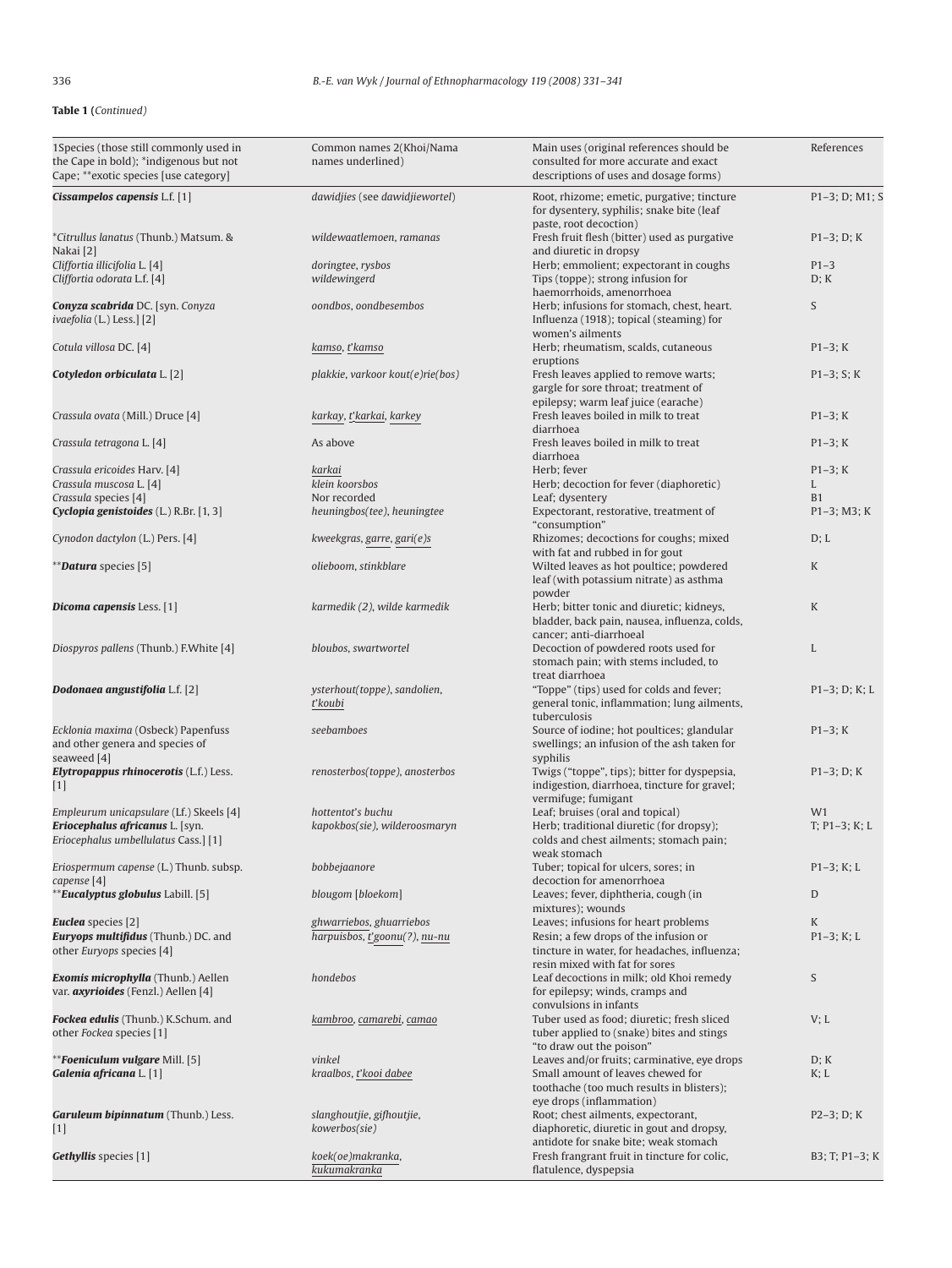| 1Species (those still commonly used in<br>the Cape in bold); *indigenous but not<br>Cape; **exotic species [use category] | Common names 2(Khoi/Nama<br>names underlined) | Main uses (original references should be<br>consulted for more accurate and exact<br>descriptions of uses and dosage forms) | References           |
|---------------------------------------------------------------------------------------------------------------------------|-----------------------------------------------|-----------------------------------------------------------------------------------------------------------------------------|----------------------|
| Glia prolifera (Burm.f.) B.L. Burtt [4]                                                                                   | gli (also chamare)                            | Root; carminative, diuretic                                                                                                 | $\mathsf{V}$         |
| Gonioma kamassi E.Mey. [4]                                                                                                | kamassie                                      | Bark; muscular weakness (topical)                                                                                           | W1                   |
| Gunnera perpensa L. [2]                                                                                                   | wilderamanas, rivierpampoen                   | Root; dyspepsia, indigestion, gravel,                                                                                       | $P1-3$               |
|                                                                                                                           |                                               | pulmonary ailments; fresh leaf applied to                                                                                   |                      |
|                                                                                                                           |                                               | ulcers and wounds                                                                                                           |                      |
| Haemanthus coccineus L. [4]                                                                                               | velskoenblaar                                 | Sliced bulb in vinegar: expectorant,                                                                                        | $T; P1-3; L$         |
|                                                                                                                           |                                               | diuretic; asthma, dropsy; fresh leaves for                                                                                  |                      |
|                                                                                                                           |                                               | ulcers and septic wounds                                                                                                    |                      |
| Heeria argentea (Thunb.) Meisn. [4]                                                                                       | kliphout(gom), klipes                         | Gum (mixed with sweet oil) used as plaster                                                                                  | D; K                 |
| Helichrysum litorale Bolus [syn.                                                                                          | beetbossie                                    | for burns, wounds, tender nipples<br>Powdered herb (with fat) applied to ulcers                                             | P3; K                |
| Leontonyx angustifolia DC.] [4]                                                                                           |                                               |                                                                                                                             |                      |
| Helichrysum odoratissimum (L.)                                                                                            | kooigoed                                      | Herb; cough, heart ailments, influenza,                                                                                     | D; K                 |
| Sweet [2]                                                                                                                 |                                               | nervous disorders (usually in mixtures)                                                                                     |                      |
| Helichrysum nudifolium (L.) Less. [2]                                                                                     | Not recorded                                  | Leaves as tea; chest ailments, colds                                                                                        | $P1 - 3$ ; S         |
| Helichrysum species [2, 4]                                                                                                | Not recorded                                  | Herb?; nervous conditions, hysteria                                                                                         | <b>B1</b>            |
| Hoodia pilifera (L.f.) Plowes; several                                                                                    | ghaap, hoodia, guaap                          | Fresh stems as functional food;                                                                                             | P2-3; K; L; M4       |
| other genera and species [1, 3]                                                                                           |                                               | suppression of thirst and appetite;                                                                                         |                      |
|                                                                                                                           |                                               | tinctures for haemorrhoids                                                                                                  |                      |
| <b>Hyraceum</b> (concretions of rock rabbit                                                                               | dassiepis, swart bo meester,                  | Antispasmodic; back and stomach pain;                                                                                       | $P1-3$ ; D; K; L     |
| urine $[1]$                                                                                                               | //am uru; t'gaous; klipsweet                  | poisoning; hysteria, epilepsy, all nervous                                                                                  |                      |
|                                                                                                                           |                                               | conditions; as tea to treat women's                                                                                         |                      |
|                                                                                                                           |                                               | ailments; abortifacient (large doses)                                                                                       |                      |
| Jamesbrittenia atropurpurpea (Benth.)<br>Hilliard [4]                                                                     | geelblommetjie, saffraanbossie                | Herb; antispasmodic, stimulant;                                                                                             | $P1-3; K$            |
| Kedrostis nana (Lam.) Cogn., Kedrostis                                                                                    | dawidjiewortel, Dawid's wortel,               | convulsions; cough, bronchitis                                                                                              | $T$ ; P1-3; M1; K; L |
| africana (L.) Cogn. [Zehneria scabra                                                                                      | gameroo(?), rabuiswortel                      | Tuber; emetic, purgative, diuretic; dropsy,<br>syphilis                                                                     |                      |
| $(L.f.)$ Sond.?] [1]                                                                                                      |                                               |                                                                                                                             |                      |
| Knowltonia vesicatoria (L.f.) Sims,                                                                                       | brandblare, ka(a)tjiedrieblaar                | Leaves; counter-irritant to treat                                                                                           | $C: P1-3: K$         |
| Knowltonia capensis (L.) Huth [4]                                                                                         |                                               | rheumatism, lumbago                                                                                                         |                      |
| Lessertia annularis Burch [4]                                                                                             | krimpsiekbos                                  | Poultice for abscesses                                                                                                      | L                    |
| <b>Leonotis leonurus</b> $(L)$ R.Br. $[2]$                                                                                | dagga, wildedagga, rooi dagga                 | Leaves; purgative, emmenagogue;                                                                                             | P1-3; S; M1; D; K; L |
|                                                                                                                           |                                               | headache, bronchitis; eye ointment; seeds                                                                                   |                      |
|                                                                                                                           |                                               | for bronchitis, headaches; snakebite                                                                                        |                      |
|                                                                                                                           |                                               | antidote; first aid in poisoning                                                                                            |                      |
| Leonotis intermedia Lindl., Leonotis                                                                                      | klipdagga                                     | As above                                                                                                                    | S; K; L              |
| ocymifolia (Burm.f.) Iwarsson? [2]                                                                                        |                                               |                                                                                                                             |                      |
| Leysera gnaphalodes (L.) L. [4]                                                                                           | geelblommetjieste, duinetee,                  | Herb; cattarh, cough, "consumption"                                                                                         | $P1-3; K$            |
| Lichtensteinia lacera Cham. & Schltdl.                                                                                    | hongertee<br>kalmoes, kalmiswortel            |                                                                                                                             | K                    |
| [4]                                                                                                                       |                                               | Root (rhizome); dyspepsia                                                                                                   |                      |
| Lobelia pinifolia L. [4]                                                                                                  | wildelobelia                                  | Root; diaphoretic, rheumatism, gout (blood                                                                                  | $T; P1-3$            |
|                                                                                                                           |                                               | purifier)                                                                                                                   |                      |
| Lobostemon fruticosus (L.) H.Buek,                                                                                        | agdaegeneesbos, douwurmbos                    | Chewed leaf pulp applied as plaster;                                                                                        | K                    |
| Lobostemon species [1]                                                                                                    |                                               | ointments for sores                                                                                                         |                      |
| **Malva parviflora L. [5]                                                                                                 | kiesieblaar, kasies                           | Poultices (sores); decoctions (neuralgia,                                                                                   | $P2-3; D; K$         |
|                                                                                                                           |                                               | sore throat)                                                                                                                |                      |
| <b>Melianthus major</b> L. [1]                                                                                            | (truitjie-) kruidjie-roer-my-nie              | Leaf infusions; gargle for sore throat, gum                                                                                 | $P1-3; D; K$         |
|                                                                                                                           |                                               | diseases; external for ulcers, sores, snake                                                                                 |                      |
|                                                                                                                           |                                               | bite                                                                                                                        |                      |
| Melianthus comosus Vahl [1]                                                                                               | As above                                      | As above                                                                                                                    | S                    |
| Mentha longifolia (L.) Huds. [2]                                                                                          | balderjan, baldrian, t'kamma                  | Herb as tea; antispasmodic, carminative;                                                                                    | $P1-3; L$            |
| ** <b>Mentha spicata</b> L. [5]                                                                                           | kruisement                                    | treatment of colic, hysteria; diaphoretic                                                                                   | D                    |
| Mesembryanthemum crystallinum L. [4]                                                                                      | ysplant, brakslaai, slaai, kama               | General medicine, stomach ailments<br>Fresh juice; urinary incontinence, bladder                                            | $P1-3; K$            |
|                                                                                                                           |                                               | ailments                                                                                                                    |                      |
| Mesembryanthemum tortuosum L.                                                                                             | kanna(wortel), ("channa,                      | Whole plant; suppression of thirst; chewed                                                                                  | $V$ ; P1-3; H3; Z; L |
| and other species [1, 3]                                                                                                  | canna") kougoed                               | as hypnotic and sedative, for toothache,                                                                                    |                      |
|                                                                                                                           |                                               | stomach ache; treatment of colic in infants;                                                                                |                      |
|                                                                                                                           |                                               | "will make a child sleep"                                                                                                   |                      |
| Mohria caffrorum (L.) Desv. [4]                                                                                           | brandvaring, brandbossie                      | Powdered leaf (aromatic) in ointments:                                                                                      | $P1-3$               |
|                                                                                                                           |                                               | burns and scalds                                                                                                            |                      |
| Monsonia emarginata (L.f.) L'Hér.,                                                                                        | keita, geita, nceta                           | Herb and root used for diarrhoea and                                                                                        | $P1-3$ ; K; S; M1    |
| Monsonia burkeana Planch. ex Harv. [4]                                                                                    |                                               | dysentery; Khoi remedy for colds and                                                                                        |                      |
|                                                                                                                           |                                               | inflammation of the chest                                                                                                   |                      |
| Notobubon galbanum (L.) A.R.Magee                                                                                         |                                               | Leaf decoctions; diuretic; treatment of                                                                                     | $P1-3$ ; D; K; W2    |
| [syn. Peucedanum galbanum L.] [4]                                                                                         | bergseldery, wilde seldery                    |                                                                                                                             |                      |
|                                                                                                                           |                                               | gravel, obesity                                                                                                             |                      |
| Nylandtia spinosa (L.) Dumort. [4]                                                                                        | skilpadbessie                                 | Tips (toppe); decoction for atrophy, phthisis                                                                               | $P1-3$               |
| Nymania capensis (Thunb.) Lindb. [4]<br>Olea europaea L. subsp. africana (Mill.)                                          | stinkbos<br>olienhout                         | Convulsions<br>Tips (toppe) pounded and applied as cold                                                                     | L<br>D               |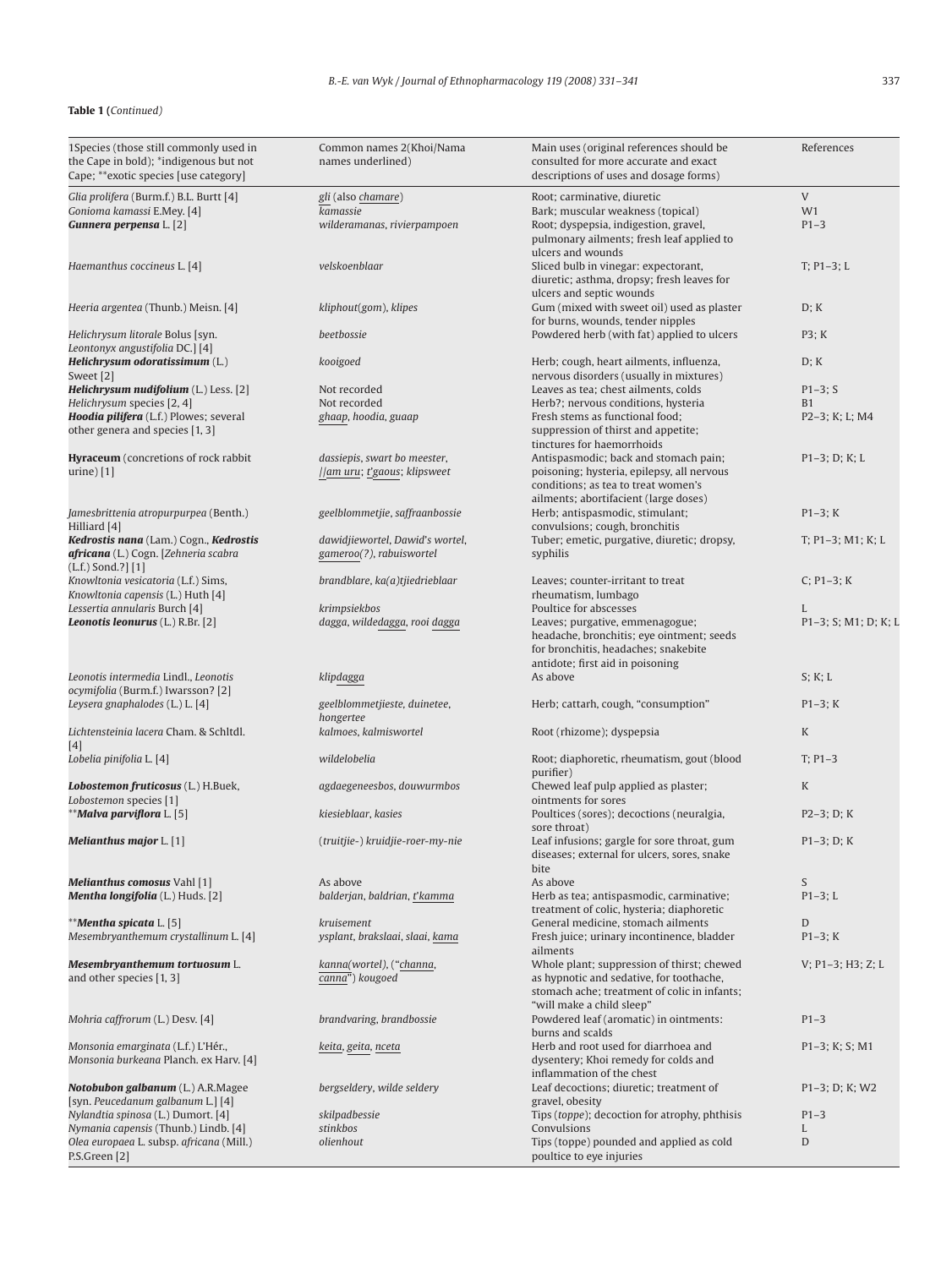| 1Species (those still commonly used in<br>the Cape in bold); *indigenous but not<br>Cape; **exotic species [use category]    | Common names 2(Khoi/Nama<br>names underlined)                           | Main uses (original references should be<br>consulted for more accurate and exact<br>descriptions of uses and dosage forms)                                       | References                  |
|------------------------------------------------------------------------------------------------------------------------------|-------------------------------------------------------------------------|-------------------------------------------------------------------------------------------------------------------------------------------------------------------|-----------------------------|
| Oncosiphon glabratum (Thunb.)                                                                                                | wildekamomille, kamelle                                                 | Herb; antispasmodic, colic, stomachic in                                                                                                                          | $P1-3; D; K$                |
| Källersjö [4]<br><b>Oncosiphon suffruticosum (L.)</b><br>Källersjö and <b>Oncosiphon piluliferum</b><br>(L.f.) Källersjö [1] | stinkkruid, wurmkruid,<br>wurmbos, miskruid                             | dyspepsia; convulsions<br>Herb; tonic, digestive, anthelmintic,<br>diuretic; infantile convulsions; stomach<br>pain; poultice for scorpion stings; typhoid        | $P1-3$ ; S; D; K; L         |
| Osmitopsis afra (L.) K.Bremer [syn.<br>Osmitopsis hirsuta Less.] [4]                                                         | belskruie                                                               | fever, rheumatic fever, influenza<br>Herb; chest ailments                                                                                                         | $P1-3$                      |
| <b>Osmitopsis asteriscoides</b> (P.J.Bergius)<br>Less. [1]                                                                   | bels, belskruie                                                         | Herb; antispasmodic, tonic; treatment of<br>cough, chest ailments, colic;<br>haemorrhoids; dyspepsia                                                              | $T: P1-3: D: K$             |
| Othonna leptodactyla Harv. [4]<br>Oxalis pes-caprae L. [4]                                                                   | Not recorded<br>suring                                                  | Leaf; poultice for cramps<br>Vermifuge                                                                                                                            | V<br>$P2-3; K$              |
| Parmelia spp.; Xanthomaculina<br>hottentotta (Ach.) Hale-Müll. [syn.<br>Parmelia hottentotta (Ach.) Ach.] [1,2]              | klipblom, klipmos, klipbuchu                                            | Infusions for back pain; mouth wash for<br>oral thrush; aromatic lichen (klipbuchu)<br>used for anointing the body (and as mouth<br>wash for teething children)   | K; L                        |
| Pelargonium antidysentericum (Eckl. &<br>Zeyh.) Kostel. [4]                                                                  | t'namie, t'kamie, naniewortel                                           | Tuber; decoctions in milk for dysentery<br>(Namaqualand)                                                                                                          | $P1-3; K; L$                |
| Pelargonium cucculatum (L.) L'Hér. [1]<br>Pelargonium grossularioides (L.) L'Hér.<br>[syn. Pelargonium anceps DC.] [4]       | malva, wilde malva<br>rabassam, rooiwortel                              | Herb; colic, nephritis and as emollient<br>Red stems; amenorrhoea                                                                                                 | $H1$ ; P1-3<br>$P1-3; K; L$ |
| Pelargonium myrrhifolium (L.) L'Hér. [4]                                                                                     | Not recorded                                                            | Root; menstrual disorders, tonic,<br>tuberculosis, earache, colic                                                                                                 | B <sub>2</sub>              |
| Pelargonium odoratissimum (L.) L'Hér.<br>$[4]$                                                                               | Not recorded                                                            | Leaf; cardiac stimulant                                                                                                                                           | B <sub>2</sub>              |
| Pelargonium pinnatum (L.) L'Hér. [4]<br>Pelargonium ramosissimum (Cav.) Willd.                                               | Not recorded<br>dassieboegoe                                            | Roasted root; appetite stimulant<br>Herb; infusion or tincture, for colds,<br>tuberculosis; as nerve tonic                                                        | B <sub>2</sub><br>S         |
| $[4]$<br>Pelargonium triste (L.) L'Hér. [1]<br>Pelargonium reniforme Curtis,<br>Pelargonium sidoides DC. [2, 3]              | rabas, rooirabas<br>rabas, rooirabas                                    | Tuberous roots; diarrhoea and dysentery<br>Tuberous roots; diarrhoea and dysentery;<br>anaemias and weakness, fever                                               | $T: P1-3$<br>S; M1          |
| Persicaria decipiens (R.Br.) K.L.Wilson<br>$[4]$                                                                             | Not recorded                                                            | Dropsy (oedema)                                                                                                                                                   | T                           |
| **Petroselinum crispum (Mill.)<br>A.W.Hill [5]                                                                               | pietersielie                                                            | Leaf infusion as diuretic                                                                                                                                         | D; K                        |
| <b>Pharnaceum lineare</b> L.f. [1]<br>Piper capense L.f. [4]                                                                 | droëdaskruie<br>bospeper, wilde-peper,<br>staartpeper                   | Herb; infusion used to treat tuberculosis<br>Fruit tincture; stomachic, stimulant,<br>carminative; flatulence and colic                                           | $P2-3; K$<br>$T; P1-3; K$   |
| **Plantago major L., **Plantago<br>lanceolata L. [5]                                                                         | weeblaar                                                                | Seed infusions used to treat diarrhoea<br>(especially children); leaf as poultice for<br>wounds and sores                                                         | S; D                        |
| Plectostachys serpyllifolia (P.J.Bergius)<br>Hilliard & B.L.Burtt [4]                                                        | hottentotstee, vaaltee                                                  | Leaves as tea; chest ailments, colds                                                                                                                              | $P1-3; K$                   |
| Plectranthus fruticosus L'Hér. [4]<br>Podaxon carcinomalis (L.) Fr. [4]                                                      | muishondblare<br>Not recorded                                           | Fresh leaf; open wounds<br>Fungal spores; cancerous ulcers                                                                                                        | K<br>$T: P1-3$              |
| Protea nitida Mill. [1]<br><b>Protea repens</b> $(L) L [1]$<br>Pteronia onobromoides DC. [4]                                 | Not recorded [waboom(bas)]<br>suikerbos<br>sab (plural: san), boegoebos | Bark; astringent for diarrhoea<br>Nectar; expectorant syrup [bossiestroop]<br>Powdered leaf, mixed with fat, used to<br>anoint the body; also for burns, sunburn, | T<br>$P1-3; K$<br>L         |
| <b>**Punica granatum L. [5]</b>                                                                                              | granaat(skille), granaatbas                                             | earache<br>Fruit rind, roots; vermifuge; treatment of<br>diarrhoea and dysentery                                                                                  | P3; S; D; K                 |
| Rafnia acuminata (E.Mey.) G.J.Campbell<br>& B.-E.van Wyk [4]                                                                 | vascobossie                                                             | leaf; diuretic                                                                                                                                                    | $T: P1-3: K$                |
| Rafnia amplexicaulis Thunb. [4]                                                                                              | soethoutbossie, [waboomtee]                                             | Root; demulcent, similar to liquorice root;<br>leaf infusions asthma, influenza, bad back,<br>infertility                                                         | $P1-3$                      |
| Ranunculus multifidus Forssk. [4]<br>** <b>Ricinus communis</b> L. [5]<br>Rorippa nasturitum-aquaticum (L.)<br>Hayek [4]     | kankerblare<br>kasterolie(boom)<br>bronkorsslaai                        | Leaf juice; treatment of cancerous sores<br>Seed oil as purgative<br>Tea for bronchitis, lung ailments                                                            | $P1-3$<br>$P1-3; D$<br>D; S |
| Rubia petiolaris DC. [1]<br>Rubus pinnatus Willd. [4]                                                                        | rooihoutjie<br>braam(wortels),<br>braamboswortel                        | Root; diarrhoea and dysentery<br>Roots; diarrhoea; haemorrhoids, epilepsy                                                                                         | S<br>$P2-3; D; K$           |
| <b>**Ruta graveolens L. [5]</b>                                                                                              | wynruit                                                                 | Weak infusions for inflammation,<br>rheumatism, fever, chest ailments,                                                                                            | D; K                        |
| Salix mucronata Thunb. [2], **Salix<br>babylonica $L$ . [5]                                                                  | wilger(toppe), rivierwilger                                             | diabetes, high blood pressure<br>Tips (toppe) or bark; fever, inflammation,<br>headache; old Khoi remedy for rheumatic<br>fever                                   | D; S                        |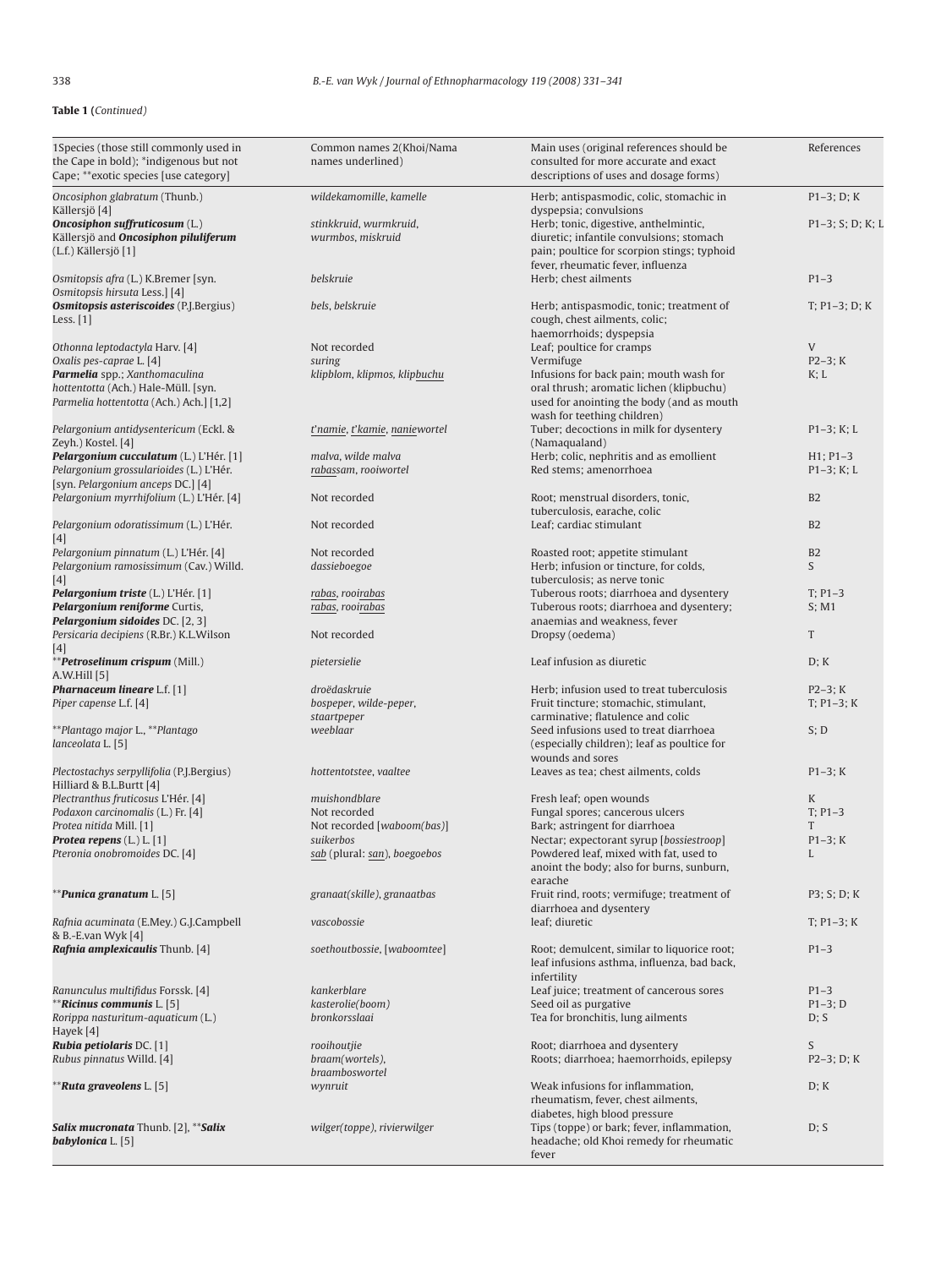| 1Species (those still commonly used in<br>the Cape in bold); *indigenous but not<br>Cape; **exotic species [use category] | Common names 2(Khoi/Nama<br>names underlined)        | Main uses (original references should be<br>consulted for more accurate and exact<br>descriptions of uses and dosage forms) | References                       |
|---------------------------------------------------------------------------------------------------------------------------|------------------------------------------------------|-----------------------------------------------------------------------------------------------------------------------------|----------------------------------|
| Salvia africana-caerulea L. [1]                                                                                           | bloublomsalie, wildesalie                            | Leaf decoctions used for coughs, colds,<br>women's ailments; diarrhoea                                                      | $P2-3; D; K; L$                  |
| Salvia africana-lutea L. [1]                                                                                              | s(tr)andsalie, geelblomsalie                         | Leaf decoctions used for coughs, colds,<br>women's ailments                                                                 | L                                |
| ** <b>Salvia officinalis</b> L. [5]                                                                                       | salie, maksalie                                      | Gargle for sore throat                                                                                                      | D                                |
| Samolus valerandi L. [4]                                                                                                  | <b>bronkors</b>                                      | Tea for lung ailments; skin rash                                                                                            | S: D                             |
| Sansevieria aethiopica Thunb. [2]                                                                                         | aambeiwortel, ghaiwortel, t'kay                      | Rhizomes; infusions to treat haemorrhoids;<br>decoction for intestinal worms                                                | $P2-3; S; K$                     |
| Solanum giganteum Jacq. [syn.<br>Solanum niveum Thunb.] [2]                                                               | genees(blaar)boom (-bos)                             | Leaf, fruit juice; ulcers and wounds                                                                                        | $T: P1-3$                        |
| Solanum linnaeanum Hepper & Jaeger<br>[4]                                                                                 | Not recorded                                         | Root; dropsy (oedema)                                                                                                       | H <sub>2</sub>                   |
| Steirodiscus tagetes (L.) Schltr. [4]                                                                                     | cabaroë                                              | Leaf; rubefacient poultice                                                                                                  | $\mathbf{V}$                     |
| Sutherlandia frutescens (L.) R.Br. and<br>other species [2, 3]                                                            | kankerbos(sie), kalkoenblom                          | Roots, leaves; wounds, eye diseases; bitter<br>tonic, cancer, numerous ailments; fever,<br>consumption, chicken pox;        | $P1-3; S; D; L$                  |
| Tarchonanthus camphoratus L. [2]                                                                                          | kanferhout, kamferbos, vaalbos                       | Leaf infusion; diaphoretic, treatment of<br>bronchitis, asthma                                                              | P3; K; L                         |
| Teucrium africanum Thunb., Teucrium<br>trifidum Retz. [2]                                                                 | paddaklou(w), [katjiedrieblaar]                      | Herb; tonic, sore throat; hot infusion for<br>snake bite; leaf paste for toothache                                          | S                                |
| Tulbaghia alliacea L.f. [2]                                                                                               | wilde knoflook                                       | Herb; infusion (milk) used to treat<br>intestinal worms, fever, influenza, high<br>blood pressure, tuberculosis             | $T; P1-3; K$                     |
| Tulbaghia violacea Harv. [syn.<br>Tulbaghia cepacea L.f. var. maritima<br>$V$ osa] $[2]$                                  | wildeknoffel, wilde knoflook                         | As above                                                                                                                    | $T; P1-3; K$                     |
| Tylecodon wallichii (Harv.) Toelken [4]                                                                                   | krimpsiekbos                                         | Poultice for abscesses                                                                                                      | L                                |
| Urginea altissima (L.f.) Baker [4]                                                                                        | maerman                                              | Bulb; catarrh, asthma, "consumption",<br>"hydrothorax"                                                                      | $P1-3; K$                        |
| Urtica urens $L$ . [2]                                                                                                    | brandnetels                                          | Chest ailments, whooping cough; wounds<br>and sores; powdered leaf or leaf tincture as<br>styptics                          | S; D; K                          |
| Valeriana capensis Thunb. [4]                                                                                             | wildebalderjan (see balderja),<br>baldrian           | Root infusions; typhoid fever, epilepsy,<br>hysteria, intestinal worms; sudoriferous                                        | $P1-3; K$                        |
| Veltheimia capensis (L.) DC. [4]                                                                                          | quaroebe                                             | <b>Bulb: laxative</b>                                                                                                       | V                                |
| Viscum capense L.f. [1]                                                                                                   | voëlent, litjiestee                                  | Whole herb; infusions; antispasmodic,<br>epilepsy in children; wasting disease<br>(children)                                | $P1-3$ ; D; K                    |
| Widdringtonia cedarbergensis J.A.Marsh<br>[4]                                                                             | sederboom(gom)                                       | Resin; used in (warm) plasters to treat<br>gout, rheumatism                                                                 | $P1-3; K$                        |
| <b>Withania somniferum</b> (L.) Dunal [2]                                                                                 | geneesblare                                          | Leaf for ulcers and wounds; root bark as<br>tonic                                                                           | S                                |
| Xysmalobium undulatum (L.) Ait.f. [2]<br>Zantedeschia aethiopica (L.) Spreng.<br>$[2]$                                    | <b>bitterwortel</b><br>varkblaar, varkblom (-wortel) | Root; diuretic, stomach pain<br>Warmed leaf applied to wounds and sores;<br>pounded root as poultice on inflamed<br>wounds  | T; P1-3; S; K; W2<br>P3; S; D; K |
| Zanthoxylum capense (Thunb.) Harv.<br>$[2]$                                                                               | wilde kardamon, wildekarmonk                         | Fruit; colic, flatulence, paralysis                                                                                         | $T; P1-3; K$                     |

Unidentified species (or those of doubtful identity) were excluded. Species names in bold indicate plants that are still commonly used today. References [pre-1800 references are cited from: <sup>a</sup>De Wet and Pfeiffer (1978) and <sup>b</sup>[Scott and Hewett \(2008\)\]:](#page-9-0) B1 = Boerhaave (1727)<sup>b</sup>; B2 = Burman (1759)<sup>b</sup>; B3 = [Burchell \(1822–1824\); B](#page-9-0)4 = Barry (1827), cited by [Theodore \(1972\)](#page-10-0) and [Magee et al. \(2007\); C](#page-9-0) = Commelin (1697-1701)<sup>b</sup>; D = [Dykman \(1908\); H](#page-9-0)1 = Herman (1687)<sup>b</sup>; H2 = Houttuyn (1776)<sup>b</sup>; H3 = Hartwich (1911). K = [Kling](#page-9-0) [\(1923\); L](#page-9-0)= [Laidler \(1928\); M](#page-9-0)1 = [MacOwan \(1897\); M](#page-9-0)2 = [Marloth \(1915\); M](#page-9-0)3 = [Marloth \(1925\); M](#page-9-0)4 = [Marloth \(1932\); P](#page-9-0)1 = [Pappe \(1847\); P](#page-9-0)2 = [Pappe \(1850\); P](#page-9-0)3 = [Pappe \(1857\);](#page-9-0) S = [Smith \(1895\); T](#page-10-0) = Thunberg (1785)<sup>b</sup>; V = Van der Stel (1685)<sup>a,b</sup>; W1 = Wehdemann (1836)<sup>b</sup>; W2 = [Watt and Breyer-Brandwijk \(1928\); Z](#page-10-0) = [Zwicky \(1914\). I](#page-10-0)n column 1, the following five categories are indicated in square brackets: [1] = Cape-endemic species still in everyday use; [2] = South African species with a wide distribution that are also used in other (Sotho and Nguni) healing systems; [3] = species of current commercial interest; [4] = species that are mainly of historical interest; [5] = non-indigenous species (early introductions) that became an integral part of the *materia medica*.

*Aloe ferox*, *Artemisia afra*, *Bulbine frutescens*, *Cyclopia genistoides*, *Hoodia* species, *Leonotis leonurus*, *Lobostemon fruticosus*, *Mesembryanthemum tortuosum*, *Pelargonium sidoides*, *Sutherlandia* species and *Xysmalobium undulatum* (a broad review of these species is included elsewhere in this volume); 4, plants of historical interest only—since many of the species are scientifically poorly known, some may possess important activities that could be the subject of future research; 5, non-indigenous plants (garden plants) that were introduced by the Dutch and which became an integral parts of Cape herbal medicine. The species are indicated by a single asterisk (indigenous but non-Cape, one species) and double asterisk (non-indigenous, garden plants or weeds). Vernacular

names such as *wynruit*, *dagga*, *vinkel*, *groenamara*, *kiesieblaar* and *wilgerboom* are still in everyday use in a medicinal context in the Cape ([Thring and Weitz, 2006; Van Wyk et al., 2008\).](#page-10-0) [Dold](#page-9-0) [and Cocks \(1999\)](#page-9-0) have also found that exotic plants are readily incorporated into traditional medicine in the Eastern Cape Province.

It is important to note that recent publications and ethnobotanical surveys are not included in [Table 1,](#page-4-0) as the cut-off date was deliberately set at 1932 (the publication date of the last volume of Marloth's flora). Many new records may be added, especially from isolated areas where no detailed or systematic studies have yet been conducted. However, there is very strong agreement between the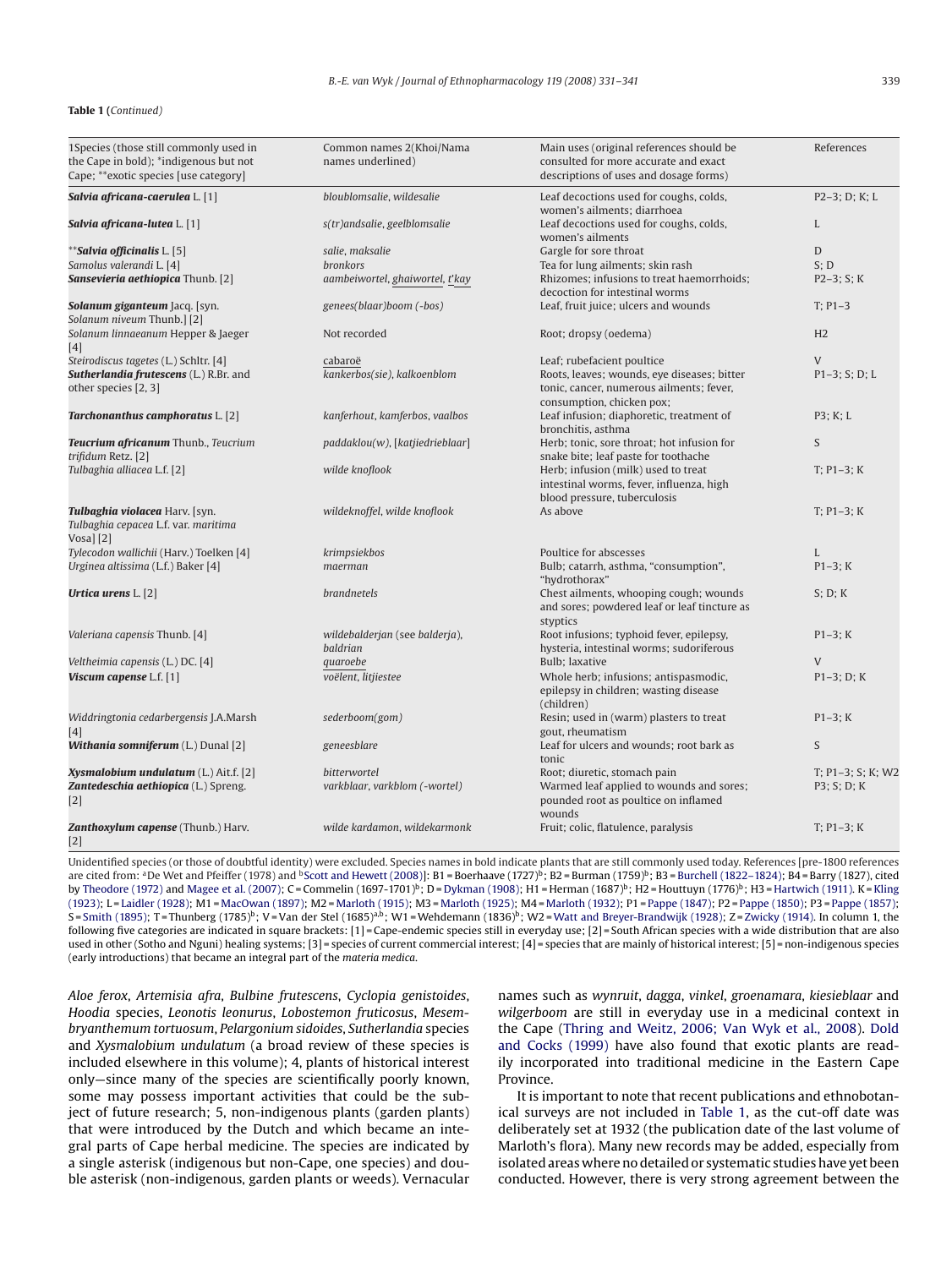<span id="page-9-0"></span>list in [Table 1](#page-4-0) and the published lists of plants that are still currently used (Archer, 1990; Montagu Museum, 1998; Thring and Weitz, 2006; Van Wyk et al., 2008; see also Ferreira, 1987). Recent literature and ongoing ethnobotanical surveys are all making important contributions towards a more complete synthesis of Cape herbal medicine, not only by adding new records but by providing independent confirmation of the present-day medicinal importance of most of the species listed in [Table 1.](#page-4-0)

#### **4. Conclusion**

The combination of a unique cultural heritage (the ancient Khoikhoi and San cultures, mixed with European influences) and the botanically rich and diverse Cape flora has led to the development of a healing system with unique medicinal plants. Cape herbal medicine as a unique system of healing is here conceptualized for the first time, together with a first compilation of the authentic *materia medica* of the system.

The most commonly used plants have been fairly accurately recorded but unfortunately, very few of the original Khoikhoi and San names have survived. Cape herbal medicine is still widely practised, especially in rural areas, and the majority of the ca. 170 medicinal plant species recorded before 1932 are still in everyday use. The Cape *materia medica* comprises mostly indigenous and Cape-endemic plant species, several cultivated or weedy (exotic) plants, together with a few fungi, lichens, seaweeds and animal products (mainly *hyraceum* and *klipsweet*). The data presented here allows for a more informed consideration of indigenous knowledge and intellectual property rights associated with particular plants (*Hoodia* and *Pelargonium*). It also offers fascinating opportunities for linking modern ethnobotanical field studies with historical data.

#### **Acknowledgements**

Funding for studies on Cape medicinal plants by the National Research Foundation (South Africa) and the University of Johannesburg is gratefully acknowledged. Dr. Patricia Tilney is thanked for proofreading the revised manuscript.

#### **References**

- Anonymous, 1962. Oupa en Ouma se Boererate. Tafelberg Publishers, Cape Town.
- Archer, F.M., 1990. Planning with People—Ethnobotany and African Uses of Plants in Namaqualand (South Africa), vol. 23. Mitteilungen aus dem Institut fuer Allgemeine Botanik Hamburg, pp. 959–972.
- Archer, F.M., 1994. Ethnobotany of Namaqualand: the Richtersveld. M.A. Thesis. University of Cape Town, Cape Town.
- Arnold, T.H., Prentice, C.A., Hawker, L.C., Snyman, E.E., Tomalin, M., Crouch, N.R., Pottas-Bircher, C., 2002. Medicinal and Magical Plants of Southern Africa: An Annotated Checklist. Strelitzia 13. National Botanical Institute, Pretoria.
- Binneman, J., 1999. Mummified human remains from the Kouga mountains, Eastern Cape. The Digging Stick (Newsletter of the Archaeological Society of South Africa) 16, 1–2.
- Boonzaier, E., Malherbe, C., Smith, A., Berens, P., 1996. The Cape Herders. A History of the Khoikhoi of Southern Africa. David Phillips, Cape Town and Johannesburg.
- Burchell, W.J., 1822–1824. Travels in the Interior of Southern Africa, 2 vols. Longman, London.
- Burger, A., Wachter, H. (Eds.), 1998. Hunnius Pharmazeutisches Wörterbuch, 8th ed. Walter de Gruyter, Berlin, ISBN: 3-11-015792-6.
- Cillié, A.M., 1992. Kruie op witblits, rate, resepte en feite, pp. 43. Unpublished notes. Worcester Museum, Worcester.
- Deacon, H.J., 1976. Where hunters gathered: a study of Holocene Stone Age people in the eastern Cape. South African Archaeological Society Monograph Series 1, Claremont.
- Dentlinger, U., 1977. The !Nara Plant in the Topnaar Hottentot Culture of Namibia. Munger Africana Library Notes, no. 38. California Institute of Technology, Pasadena.
- DeWet, G.C., Pheiffer, R.H. (Eds.), 1979. Simon van der Stel's Journey to Namaqualand in 1685. Human and Rossouw, Cape Town.
- Dobkin de Rios, M., 1986. Enigma of drug-induced altered states of consciousness among the !Kung bushmen of the Kalahari desert. Journal of Ethnopharmacology 15, 297–304.
- Dold, A.P., Cocks, M.L., 1999. The medicinal use of some weeds, problem and alien plants in the Grahamstown and Peddie districts of the Eastern Cape, South Africa. South African Journal of Science 96, 467–473.
- Dykman, E.J., 1891. De Suid Afrikaanse Kook-, Koek- en Resepte Boek. Paarl Printers Ltd., Paarl (Cape Colony), South Africa.
- Dykman, E.J., 1908. De Suid Afrikaanse Kook-, Koek- en Resepte Boek, 14th improved impression. Paarl Printers Ltd., Paarl (Cape Colony), South Africa.
- Eiseb, E., Giess, W., Haacke, W.H.G., 1991. A preliminary list of Khoekoe (Nama/Damara) plant names. Dinteria 21, 17–30.
- Ferreira, M., 1987. Medicinal use of indigenous plants by elderly coloureds: a sociological study of folk medicine. South African Journal of Sociology 18, 139–143.
- Forbes, V.S. (Ed.), 1986. Carl Peter Thunberg Travels at the Cape of Good Hope 1772–1775. Van Riebeeck Society, Cape Town, ISBN: 0620109815.
- Germishuizen, G., Meyer, N.L. (Eds.), 2003. Plants of Southern Africa: An Annotated Checklist. Strelitzia 14. National Botanical Institute, Pretoria.
- Goldblatt, P., Manning, J.C., 2000. Cape Plants, A Conspectus of the Cape Flora of South Africa. Strelitzia 9. National Botanical Institute, Pretoria.
- Good, R., 1974. The Geography of Flowering Plants, 4th ed. Longman, London.
- Hartwich, C., 1911. Die menschlichen Genussmittel; Ihre Herkunft, Verbreitung, Geschichte, Anwendung, Bestandteile und Wirkung. Chr. Herm., Leipzig.
- Harvey, W.H., Sonder, O.W. (Eds.), 1860. Flora Capensis, vol. 1. Hodges, Smith and Co., Dublin.
- Heinz, H.J., Maguire, B., 1974. The ethnobiology of the !Ko Bushmen—their botanical knowledge and plant lore. Occasional Paper No. 1. Botswana Society, Gaberone. Kling, H., 1923. Die Sieketrooster. Van de Sandt de Villiers, Cape Town.
- Kruger, D.W., Beyers, G.J., 1977. Dictionary of South African Biography, vol. 3. Tafelberg Publishers, Cape Town, pp. 231–232.
- Laidler, P.W., 1928. The magic medicine of the Hottentots. South African Journal of Science 25, 433–447.
- Lichtenstein, M., 1812–1815. Travels in South Africa in the years 1803-4-5 and 6. Translated by A. Plumptre, London.
- Liengme, C.A., 1983. A survey of ethnobotanical research in southern Africa. Bothalia 14, 621–629.
- MacOwan, P., 1897. The Cape remedy for dysentery. Agricultural Journal of the Cape of Good Hope 7, 591–598.
- Magee, A.R., Van Wyk, B.-E., Van Vuuren, S.F., 2007. Ethnobotany and antimicrobial activity of *sieketroos* (*Arctopus* species). South African Journal of Botany 73, 159–162.
- Malan, J.S., Owen-Smith, G.L., 1974. The ethnobotany of Kaokoland. Cimbebasia Series B 2, 131–178.
- Marloth, R., 1913–1932. The Flora of South Africa Darter, 4 vols. Cape Town and William Wesley, London.
- Matsiliza, B., Barker, N.P., 2001. A preliminary survey of plants used in traditional medicine in the Grahamstown area. South African Journal of Botany 67, 177–182.
- Metelerkamp, W., Sealy, J., 1983. Some edible and medicinal plants of the Doorn Karoo. Veld and Flora 1983, 4–8.
- Montagu Museum, 1998. Herbal Remedies of Montagu Museum. Montagu Museum, Montagu, South Africa.
- Neuwinger, H.D., 1994. Afrikanische Arzneipflanzen und Jagdgifte. Wissenschaftliche Verlagsgesellschaft, Stuttgart.
- Neuwinger, H.D., 1996. African ethnobotany: poisons and drugs: chemistry, pharmacology, toxicology. Chapman and Hall, Germany.
- Oberholzer, O., 2002. The Hotazel Years. Double Storey Books, Cape Town, ISBN: 1-919930-02-7.
- Olsen, A., Prinsloo, L.C., Scott, L., Jäger, A.K., 2008. Hyraceum, the fossilized metabolic product of rock hyraxes (*Procavia capensis*), shows GABA-benzodiazepine receptor activity. South African Journal of Science 103, 437–438.
- Palmer, E., 1985. The South African Herbal. Tafelberg Publishers, Cape Town.
- Pappe, L., 1847. A List South African Indigenous Plants Used as Remedies by the Colonists of the Cape of Good Hope. O.I. Pike, Cape Town.
- Pappe, L., 1850. Florae Capensis Medicae Prodromus. A.S. Robertson, Cape Town.
- Pappe, L., 1857. Florae Capensis Medicae Prodromus, 2nd ed. W. Britain Press, Cape Town.
- Parkington, J.E., Poggenpoel, C., 1971. Excavations at de Hangen 1968. South African Archaeological Bulletin 26, 3–36.
- Paterson, W., 1789. A Narrative of Four Journeys into the Country of the Hottentots and Caffraria in the years 1777, 8, and 9. J. Johnson, London.
- Powrie, L., 2004. Common Names of Karoo Plants. Strelitzia 16, National Botanical Institute, Pretoria, ISBN: 1-874907-16-1.
- Reynolds, G.W., 1950. The Aloes of South Africa. The Trustees of the Aloes of South Africa Book Fund, Johannesburg.
- Roberts, M., 1990. Indigenous Healing Plants. Southern Book Publishers, Halfway House.
- Robertson, H.M., 1979. The aloe boers of the Gouritz River District. Quarterly Bulletin of the South African Library 34, 59–69.
- Rood, B., 1994. Uit die veldapteek. Tafelberg Publishers, Cape Town, ISBN: 0 624 03318 X.
- Sandager, M., Nielsen, N.D., Stafford, G.I., Van Staden, J., Jäger, A.K., 2005. Alkaloids from *Boophane disticha* with affinity to the serotonin transporter in rat brain. Journal of Ethnopharmacology 98, 367–370.
- Scott, G., Hewett, M.L., 2008. Pioneers in ethnopharmacology: The Dutch East India Company (VOC) at the Cape from 1650 to 1800. Journal of Ethnopharmacology 115, 339–360.
- Shapera, I., 1930. The Khoisan Peoples of South Africa. Bushmen and Hottentots. Routledge and Kegan Paul Ltd., London.